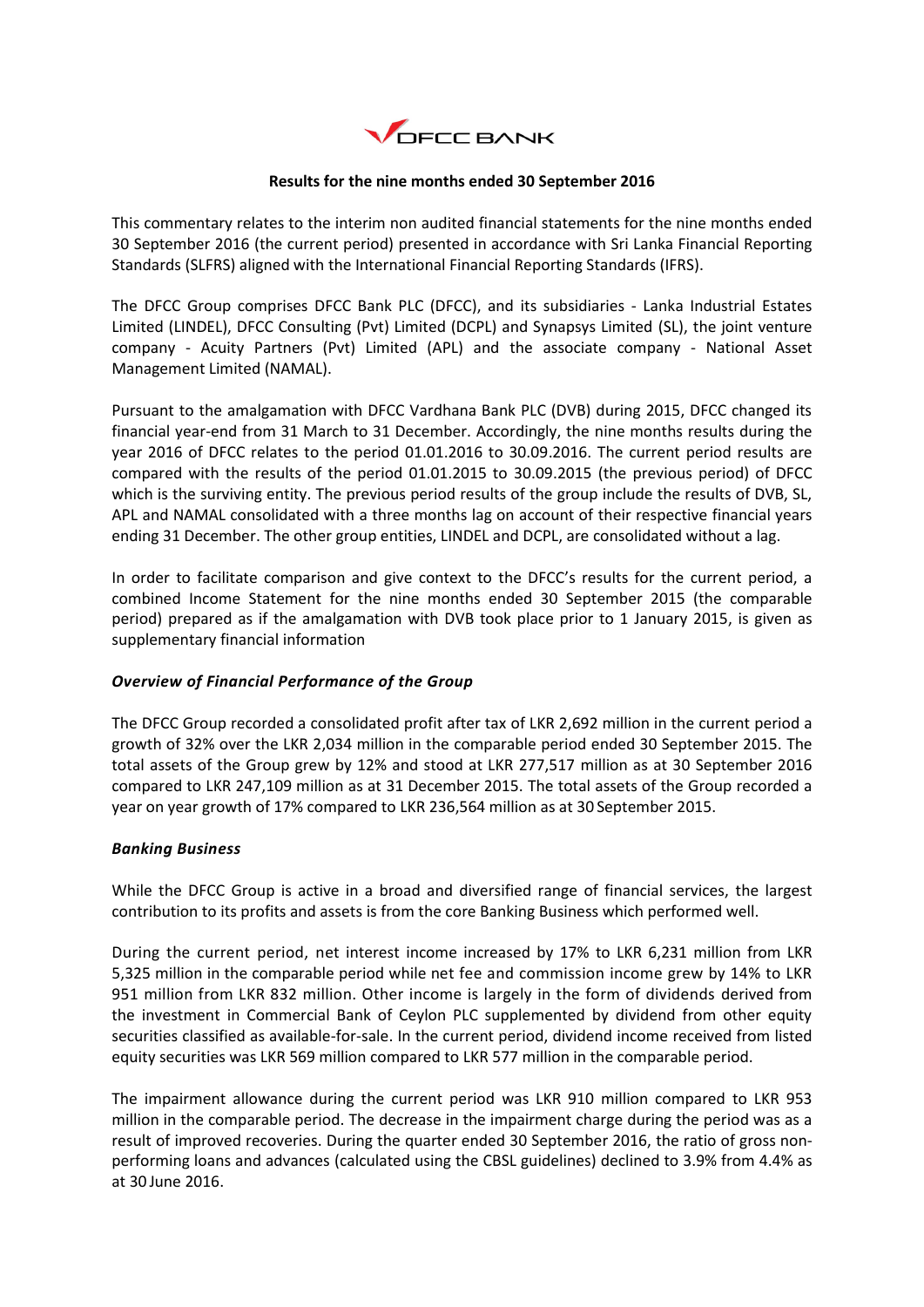Operating expenses were LKR 3,296 million in the current period, a decrease of 7% over LKR 3,530 million in the comparable period despite branch expansion and a high investment in building our brand. The adoption of stringent cost control and efficiency measures along with the benefit attributable to synergies from the amalgamated entities contributed largely to this performance.

The improved operating metrics enabled DFCC's Banking Business to post a profit after tax of LKR 2,527 million in the current period a growth of 43% from LKR 1,766 million over the comparable period.

# *Investments*

Listed shares, Investments in treasury bills and bonds are classified as available for sale and carried at fair value. The fair value changes that represent unrealized gains/losses of such investments are recognized in other comprehensive income. The fair value gain during the nine months ended 30 September 2016 was LKR 276 million as against a fair value loss of LKR 1,529 million in the comparable period.

## *Equity Capital*

Under SLFRS, the total income for the period comprises the income reported in the income statement and other comprehensive income. The equity capital was significantly augmented due to the recognition of net unrealized gain on the ordinary shares listed in the Colombo Stock Exchange and owned by the Bank at fair value.

## *Prudential Indicators*

DFCC is one of the best capitalized banks in the industry. As at 30 September 2016, the Group Tier 1 capital adequacy ratio was 14.0% and the total capital adequacy ratio was 13.6% before considering the current year to date profit. These ratios stand well above the regulatory stipulated levels. The regulatory capital computation excludes fair value changes on financial assets classified as available for sale.

## *Annual General Meeting*

We wish to advice that the 62<sup>nd</sup> Annual General Meeting of DFCC Bank is scheduled to be held on 30 March 2017.

Arjun Fernando Chief Executive Officer

21 October 2016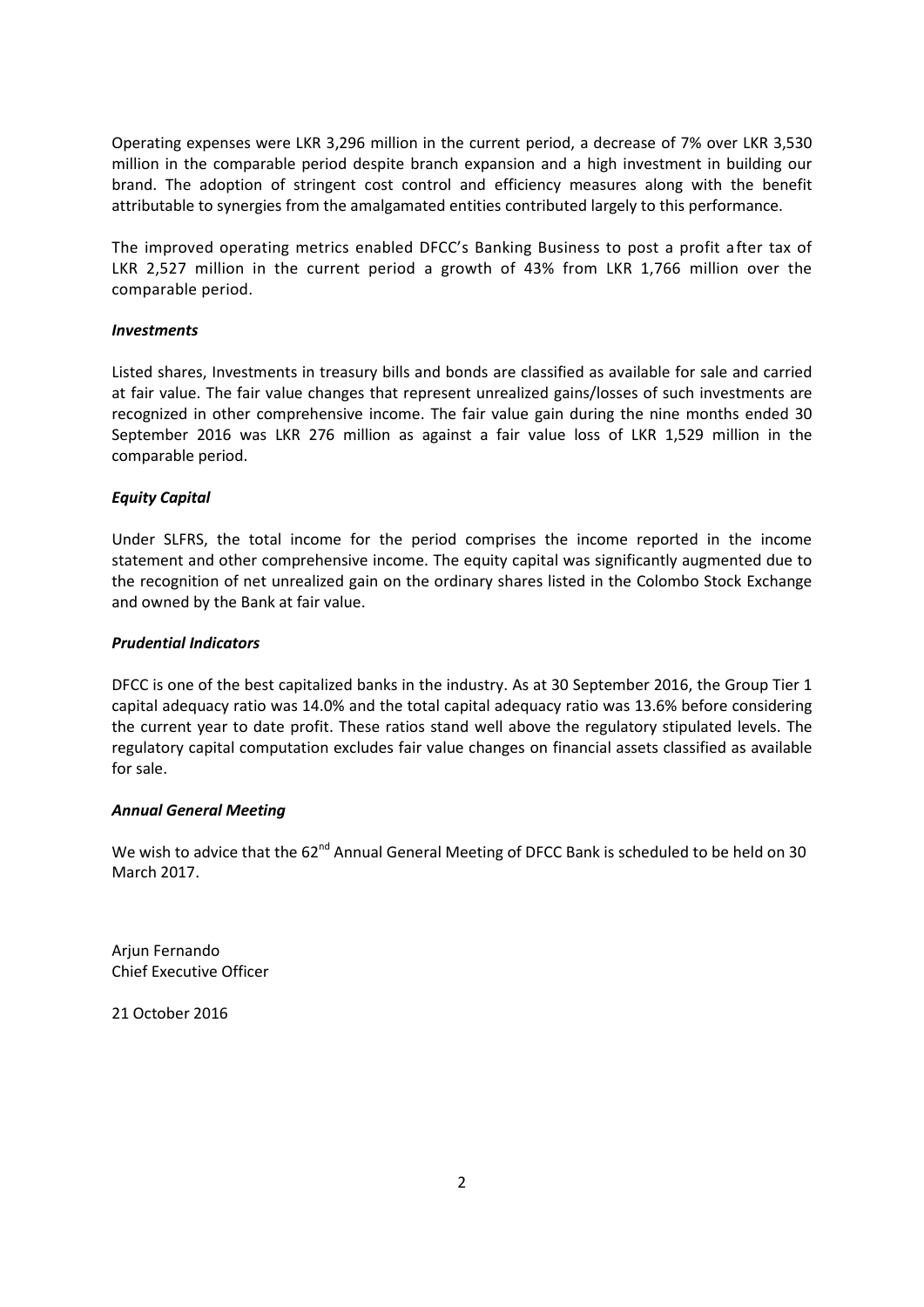### **DFCC Bank PLC Income Statement**

|                                                                |              |                | <b>Bank</b>               |                |                          |                | Group                                           |                       |                |
|----------------------------------------------------------------|--------------|----------------|---------------------------|----------------|--------------------------|----------------|-------------------------------------------------|-----------------------|----------------|
|                                                                |              |                | For the nine months ended |                | For the quarter ended    |                | For the nine months ended For the quarter ended |                       |                |
|                                                                |              | 30.09.2016     | 30.09.2015                | 30.09.2016     | 30.09.2015               | 30.09.2016     | 30.09.2015                                      | 30.09.2016 30.09.2015 |                |
|                                                                |              |                | Pre-amalgamation          |                | Pre-amalgamation         |                |                                                 |                       |                |
|                                                                | <b>Notes</b> | <b>LKR 000</b> | <b>LKR 000</b>            | <b>LKR 000</b> | <b>LKR 000</b>           | <b>LKR 000</b> | <b>LKR 000</b>                                  | <b>LKR 000</b>        | <b>LKR 000</b> |
| <b>Income</b>                                                  |              | 18,879,742     | 7,129,487                 | 6,858,061      | 2,230,714                | 19,064,896     | 14,205,061                                      | 6,890,332 4,791,847   |                |
|                                                                |              |                |                           |                |                          |                |                                                 |                       |                |
| Interest income                                                |              | 16,990,759     | 6,167,371                 | 6,358,375      | 2,192,873                | 16,999,858     | 12,139,877                                      | 6,361,441             | 4,324,951      |
| Interest expense                                               |              | 10,759,350     | 3,846,025                 | 3,958,084      | 1,416,873                | 10,737,702     | 6,926,946                                       | 3,948,979             | 2,549,403      |
| Net interest income                                            |              | 6,231,409      | 2,321,346                 | 2,400,291      | 776,000                  | 6,262,156      | 5,212,931                                       | 2,412,462 1,775,548   |                |
|                                                                |              |                |                           |                |                          |                |                                                 |                       |                |
|                                                                |              | 950,540        | 131,937                   | 350,623        |                          | 950,540        | 893,513                                         | 350,078               | 302,586        |
| Fees and comission income<br>Less-Fees and commission expenses |              |                |                           |                | 53,611                   |                | 9,208                                           |                       | 4,191          |
| Net fees and commission income                                 |              | 950,540        | 131,937                   | 350,623        | 53,611                   | 950,540        | 884,305                                         | 350,078               | 298,395        |
|                                                                |              |                |                           |                |                          |                |                                                 |                       |                |
| Net gain/(loss) from trading                                   |              | 315,816        | (2,584)                   | 125,934        | (23, 405)                | 315,816        | 146,309                                         | 125,934               | 71,508         |
| Net (loss) / gain from financial instruments at fair           |              |                |                           |                |                          |                |                                                 |                       |                |
| value through profit or loss                                   | 8            | (272, 443)     | 553,498                   | (66,780)       | 577,075                  | (272, 443)     | 734,498                                         | (66,780)              | 577,867        |
| Net gain from financial investments                            | 9            | 790,772        | 915,278                   | 109,815        | 85,826                   | 736,713        | 849,668                                         | 65,219                | 102,042        |
| Other operating (loss) /income (net)                           | 10           | 104,297        | (636, 013)                | (19,907)       | (655, 266)               | 334,413        | (558, 804)                                      | 54,441                | (587, 107)     |
| <b>Total operating income</b>                                  |              | 8,120,391      | 3,283,462                 | 2,899,976      | 813,841                  | 8,327,195      | 7,268,907                                       | 2,941,354             | 2,238,253      |
|                                                                |              |                |                           |                |                          |                |                                                 |                       |                |
| Impairment for Loans and other losses                          |              |                |                           |                |                          |                |                                                 |                       |                |
| - Individual impairment                                        |              | 861,987        | 406,478                   | 227,570        | 111,440                  | 861,987        | 621,285                                         | 227,570               | 213,788        |
| - Collective impairment                                        |              | 28,175         | (31, 575)                 | 23,374         | 11,826                   | 28,175         | 45,414                                          | 23,374                | 48.952         |
| - Others                                                       |              | 3,583          | 4,213                     | 2,632          | 3,939                    | 3,583          | 59,456                                          | 2,632                 | 9,137          |
| Investment - impairment losses                                 |              | 16,470         | 1,681                     | 12,202         |                          |                |                                                 |                       |                |
| <b>Net operating Income</b>                                    |              | 7,210,176      | 2,902,665                 | 2,634,198      | 686,636                  | 7,433,450      | 6,542,752                                       | 2,687,778             | 1,966,376      |
|                                                                |              |                |                           |                |                          |                |                                                 |                       |                |
| <b>Operational expenses</b>                                    |              |                |                           |                |                          |                |                                                 |                       |                |
| Personnel expenses                                             |              | 1,679,058      | 735,014                   | 561,406        | 165,803                  | 1,821,239      | 1,946,848                                       | 604,637               | 580,524        |
| Depreciation and amortisation                                  |              | 248,935        | 107,030                   | 82,818         | 35,949                   | 277,337        | 297,496                                         | 94,559                | 100,897        |
| Other expenses                                                 |              | 1,367,992      | 432,220                   | 473,900        | 130,446                  | 1,339,187      | 1,231,497                                       | 465,433               | 419,624        |
| Operating profit before value added tax and                    |              |                |                           |                |                          |                |                                                 |                       |                |
| nation building tax on financial services                      |              |                |                           |                |                          | 3,995,687      |                                                 |                       |                |
|                                                                |              | 3,914,191      | 1,628,401                 | 1,516,074      | 354,438                  |                | 3,066,911                                       | 1,523,149             | 865,331        |
| Value added tax and nation building tax on                     |              |                |                           |                |                          |                |                                                 |                       |                |
| financial services                                             |              |                |                           |                |                          |                |                                                 |                       |                |
|                                                                |              | 610,180        | 262,059                   | 195,233        | 49,584                   | 610,180        | 550,441                                         | 195,233               | 132,459        |
| Operating profit after value added tax and                     |              |                |                           |                |                          |                |                                                 |                       |                |
| nation building tax on financial services                      |              | 3,304,011      | 1,366,342                 | 1,320,841      | 304,854                  | 3,385,507      | 2,516,470                                       | 1,327,916             | 732,872        |
|                                                                |              |                |                           |                |                          |                |                                                 |                       |                |
| Share of profits of associate and joint venture                |              | $\blacksquare$ | $\sim$                    | $\blacksquare$ | $\overline{\phantom{a}}$ | 150,187        | 45,752                                          | 57,226                | 62,858         |
|                                                                |              |                |                           |                |                          |                |                                                 |                       |                |
| Profit before tax                                              |              | 3,304,011      | 1,366,342                 | 1,320,841      | 304,854                  | 3,535,694      | 2,562,222                                       | 1,385,142             | 795,730        |
| Income tax expense                                             |              | 777,230        | 132,600                   | 393,599        | 57,497                   | 843,262        | 528,094                                         | 413,231               | 243,423        |
| Profit for the period                                          |              | 2,526,781      | 1,233,742                 | 927,242        | 247,357                  | 2,692,432      | 2,034,128                                       | 971,911               | 552,307        |
|                                                                |              |                |                           |                |                          |                |                                                 |                       |                |
| Profit attributable to                                         |              |                |                           |                |                          |                |                                                 |                       |                |
| Equity holders of the Bank                                     |              | 2,526,781      | 1,233,742                 | 927,242        | 247,357                  | 2,655,838      | 1,981,376                                       | 953,786               | 534,678        |
| Non-controlling interests                                      |              |                |                           |                |                          | 36,594         | 52,752                                          | 18,125                | 17,629         |
|                                                                |              |                |                           |                |                          |                |                                                 |                       |                |
| Profit for the period                                          |              | 2,526,781      | 1,233,742                 | 927,242        | 247,357                  | 2,692,432      | 2,034,128                                       | 971,911               | 552,307        |
|                                                                |              |                |                           |                |                          |                |                                                 |                       |                |
| Basic earnings per ordinary share - LKR                        |              | 9.53           | 4.65                      | 3.50           | 0.93                     | 10.02          | 7.47                                            | 3.60                  | 2.02           |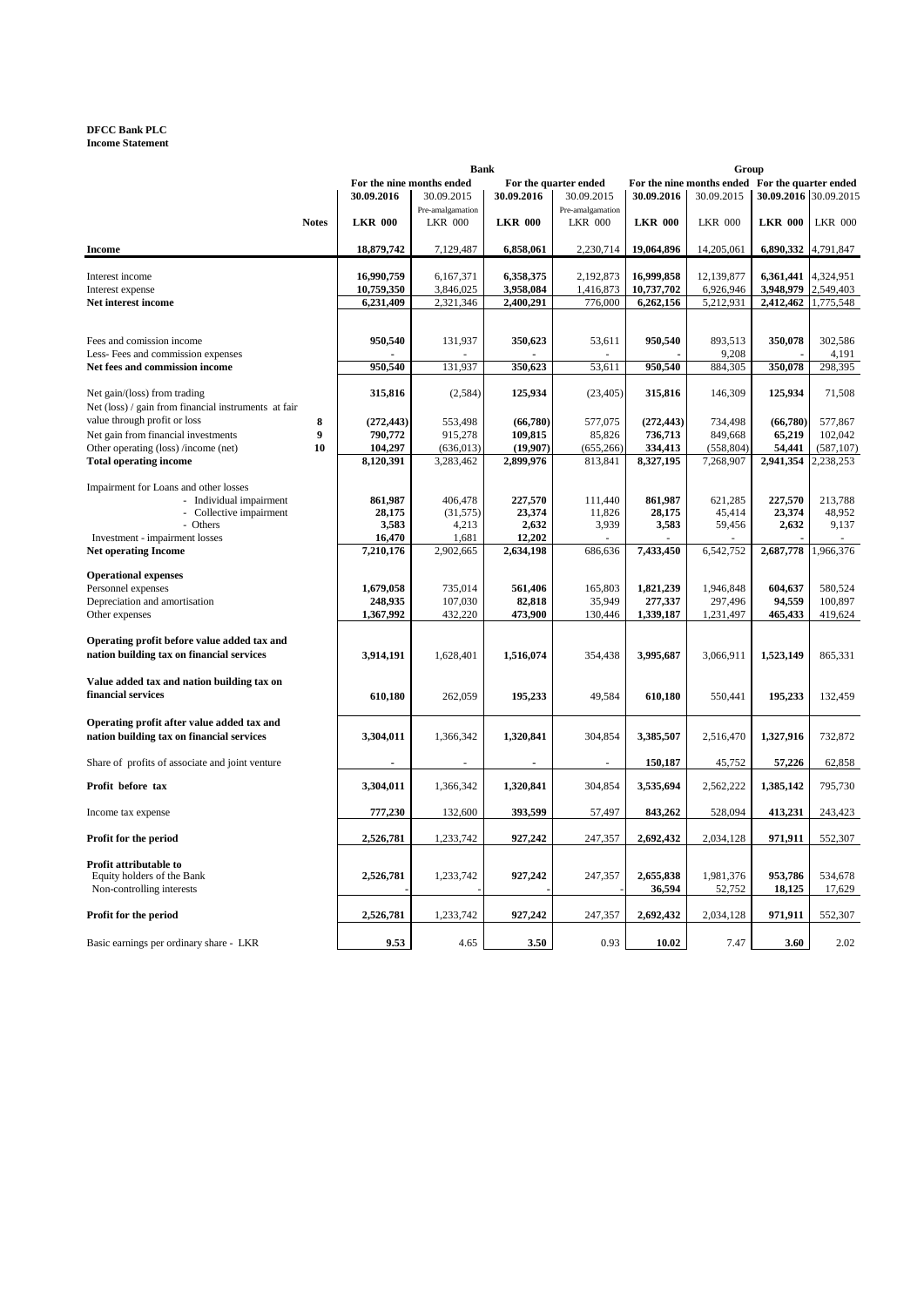## **DFCC Bank PLC Statement of Profit or Loss and Other**

| DFUU Bank PLU                                                                  |                |                           |                |                       |                |                                                 |                          |                |
|--------------------------------------------------------------------------------|----------------|---------------------------|----------------|-----------------------|----------------|-------------------------------------------------|--------------------------|----------------|
| <b>Statement of Profit or Loss and Other</b>                                   |                | <b>Bank</b>               |                |                       |                | Group                                           |                          |                |
| <b>Comprehensive Income</b>                                                    |                | For the nine months ended |                | For the quarter ended |                | For the nine months ended For the quarter ended |                          |                |
|                                                                                | 30.09.2016     | 30.09.2015                | 30.09.2016     | 30.09.2015            | 30.09.2016     | 30.09.2015                                      | 30.09.2016 30.09.2015    |                |
|                                                                                |                | Pre-amalgamation          |                | Pre-amalgamation      |                |                                                 |                          |                |
|                                                                                | <b>LKR 000</b> | <b>LKR 000</b>            | <b>LKR 000</b> | <b>LKR 000</b>        | <b>LKR 000</b> | <b>LKR 000</b>                                  | <b>LKR 000</b>           | <b>LKR 000</b> |
| Profit for the period                                                          | 2,526,781      | 1,233,742                 | 927,242        | 247,357               | 2,692,432      | 2,034,128                                       | 971,911                  | 552,307        |
| Other comprehensive income, net of tax                                         |                |                           |                |                       |                |                                                 |                          |                |
| Other comprehensive income to be reclassfied                                   |                |                           |                |                       |                |                                                 |                          |                |
| to income statement                                                            |                |                           |                |                       |                |                                                 |                          |                |
| Available for sale financial assets                                            |                |                           |                |                       |                |                                                 |                          |                |
| Net change in fair value of available-for-sale                                 |                |                           |                |                       |                |                                                 |                          |                |
| financial assets                                                               | 310,557        | (1,528,554)               | 3,253,651      | (281, 597)            | 310,557        | (1,547,030)                                     | 3,253,651                | (227, 152)     |
| Net amount transferred to income statement on                                  |                |                           |                |                       |                |                                                 |                          |                |
| disposal of available-for-sale financial assets                                |                |                           |                |                       |                |                                                 |                          |                |
|                                                                                |                | (36,874)                  |                |                       |                | (136,603)                                       | $\overline{\phantom{a}}$ | (1,008)        |
| Tax expense relating to available for sale                                     |                |                           |                |                       |                |                                                 |                          |                |
| financial assets                                                               |                |                           |                |                       |                |                                                 |                          |                |
|                                                                                | (34, 844)      | (1,071)                   | (34, 844)      |                       | (34, 844)      | (8,300)                                         | (34, 844)                | (19, 549)      |
| Share of other comprehensive income of                                         |                |                           |                |                       |                |                                                 |                          |                |
| associate and joint venture                                                    |                |                           | $\blacksquare$ |                       | (28, 349)      | 4,686                                           | 13,531                   | 388            |
| Total other comprehensive income to be                                         |                |                           |                |                       |                |                                                 |                          |                |
| reclassfied to income statement                                                | 275,713        | (1, 566, 499)             | 3,218,807      | (281, 597)            | 247,364        | (1,687,247)                                     | 3,232,338                | (247, 321)     |
|                                                                                |                |                           |                |                       |                |                                                 |                          |                |
| Other comprehensive income not to be                                           |                |                           |                |                       |                |                                                 |                          |                |
| reclassfied to income statement                                                |                |                           |                |                       |                |                                                 |                          |                |
|                                                                                |                | (171, 807)                |                |                       | 516            | (187, 912)                                      | 516                      |                |
| Actuarial gains and losses on defined benefit plans                            |                |                           |                |                       |                |                                                 |                          |                |
| Tax expense relating to Actuarial gains and<br>losses on defined benefit plans |                | 4,898                     |                |                       |                | 10,276                                          |                          |                |
|                                                                                |                |                           | $\blacksquare$ | $\blacksquare$        | $\blacksquare$ |                                                 | ٠                        |                |
| Total Other comprehensive income not to be<br>reclassfied to income statement  |                |                           |                |                       |                |                                                 |                          |                |
|                                                                                | $\blacksquare$ | (166,909)                 | $\blacksquare$ | $\sim$                | 516            | (177, 636)                                      | 516                      |                |
|                                                                                | 275,713        | (1,733,408)               |                |                       | 247,880        | (1,864,883)                                     | 3,232,854                | (247, 321)     |
| Other comprehensive income for the period, net of tax                          |                |                           | 3,218,807      | (281, 597)            |                |                                                 |                          |                |
| Total comprehensive income for the period                                      | 2,802,494      | (499, 666)                | 4,146,049      | (34, 240)             | 2,940,312      | 169,245                                         | 4,204,765                | 304,986        |
| Total comprehensive income attributable to:                                    |                |                           |                |                       |                |                                                 |                          |                |
|                                                                                |                |                           |                |                       | 2,903,466      |                                                 | 4,186,388                | 286,941        |
| Equity holders of the Bank                                                     | 2,802,494      | (499, 666)                | 4,146,049      | (34,240)              | 36,846         | 117,442                                         |                          | 18,046         |
| Non-controlling interests                                                      |                |                           |                |                       |                | 51,803                                          | 18,377                   |                |
| Total comprehensive income for the period                                      | 2,802,494      | (499, 666)                | 4,146,049      | (34,240)              | 2,940,312      | 169,245                                         | 4,204,765                | 304,987        |
|                                                                                |                |                           |                |                       |                |                                                 |                          |                |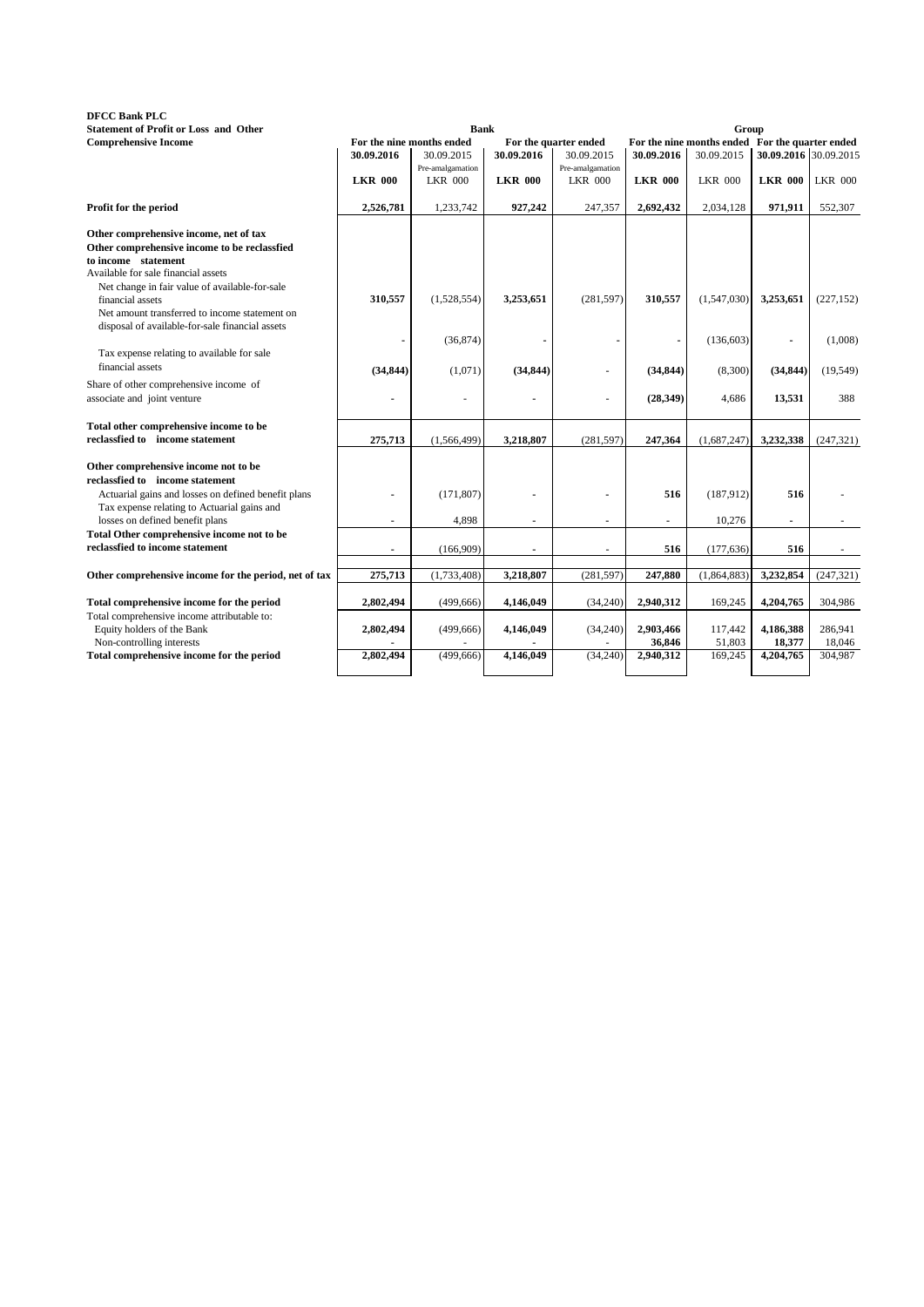## **DFCC Bank PLC Statement of Financial Position**

|                                               |              | <b>Bank</b>    |                | Group          |                |
|-----------------------------------------------|--------------|----------------|----------------|----------------|----------------|
| As at                                         |              | 30.09.2016     | 31.12.2015     | 30.09.2016     | 31.12.2015     |
|                                               |              |                | Audited        |                | Audited        |
|                                               | <b>Notes</b> | <b>LKR 000</b> | <b>LKR 000</b> | <b>LKR 000</b> | <b>LKR 000</b> |
|                                               |              |                |                |                |                |
| Assets                                        |              |                |                |                |                |
| Cash and cash equivalents                     |              | 3,152,876      | 4,305,247      | 3,113,401      | 4,314,777      |
| <b>Balances with Central Bank</b>             |              | 7,701,876      | 5,553,809      | 7,701,876      | 5,553,809      |
| Placements with banks                         |              | 179,033        |                | 244,528        | 1,718          |
| Derivative assets held for risk management    |              | 55,500         | 198,776        | 55,500         | 198,776        |
| Other financial assets held-for-trading       |              | 1,560,833      |                | 1,560,833      |                |
| Loans to and receivables from banks           |              | 12,339,734     | 4,574,319      | 12,339,734     | 4,602,263      |
| Loans to and receivables from other customers | 11           | 173,864,600    | 160, 345, 530  | 173,864,152    | 160, 343, 155  |
| Financial investments - available-for-sale    |              | 50,736,620     | 48,957,015     | 50,736,620     | 48,957,015     |
| Financial investments - held-to-maturity      |              | 21,690,682     | 17,903,885     |                |                |
| Investments in subsidiaries                   |              |                |                | 21,690,682     | 17,903,885     |
|                                               |              | 116,384        | 132,855        |                |                |
| Investments in associates                     |              | 35,270         | 35,270         | 63,910         | 66,980         |
| Investments in joint ventures                 |              | 755,000        | 655,000        | 1,393,650      | 1,180,819      |
| Due from subsidiaries                         |              | 20,064         | 17,394         |                |                |
| Investment properties                         |              |                |                | 220,180        | 195,732        |
| Property, plant and equipment                 |              | 861,857        | 943,017        | 959,887        | 1,042,301      |
| Intangible assets                             |              | 193,889        | 247,115        | 195,335        | 247,945        |
| Goodwill on consolidation                     |              |                |                | 156,226        | 156,226        |
| Government grant receivable                   | 13.1         | 405,504        | 539,758        | 405,504        | 539,758        |
| Deferred tax asset                            |              |                |                | 1,236          | 1,536          |
| Prepayments                                   |              | 240,214        | 36,708         | 240,214        | 36,708         |
| Other assets                                  |              | 2,523,040      | 1,705,379      | 2,573,061      | 1,765,199      |
| <b>Total assets</b>                           |              | 276,432,976    | 246,151,077    | 277,516,529    | 247,108,602    |
|                                               |              |                |                |                |                |
| <b>Liabilities</b>                            |              |                |                |                |                |
| Due to banks                                  |              | 14,365,023     | 24,364,403     | 14,364,575     | 24, 365, 653   |
| Derivative liabilities held for               |              |                |                |                |                |
| risk management                               |              | 80,237         | 85,333         | 80,237         | 85,333         |
| Due to other customers                        | 12           | 131,875,729    | 110,890,685    | 131,519,725    | 110,551,220    |
| Other borrowing                               |              | 49,685,457     | 35,955,297     | 49,685,457     | 35,955,297     |
| Debt securities issued                        |              | 28,890,425     | 23,292,660     | 28,890,425     | 23,292,660     |
| Current tax liability                         |              | 508,552        | 251,551        | 524,491        | 266,723        |
| Deferred tax liability                        |              | 826,855        | 880,490        | 848,947        | 880,490        |
| Government grant deferred income              | 13.2         | 135,504        | 476,008        | 135,504        | 476,008        |
| Other liabilities                             |              | 3,048,513      | 3,368,558      | 3,211,929      | 3,500,012      |
| Subordinated term debt                        |              | 2,057,920      | 3,767,081      | 2,057,920      | 3,767,081      |
| <b>Total liabilities</b>                      |              | 231,474,215    |                |                | 203,140,477    |
|                                               |              |                | 203,332,066    | 231,319,210    |                |
|                                               |              |                |                |                |                |
| <b>Equity</b>                                 |              |                |                |                |                |
| Stated capital                                | 15.2         | 4,715,814      | 4,715,814      | 4,715,814      | 4,715,814      |
| Reserve Fund                                  |              | 1,834,275      | 1,834,275      | 1,834,275      | 1,834,275      |
| Retained earnings                             |              | 10,067,463     | 8,203,426      | 13,497,722     | 11,506,206     |
| Other reserves                                |              | 28,341,209     | 28,065,496     | 25,907,032     | 25,659,404     |
| Total equity attributable to                  |              |                |                |                |                |
| equity holders of the Bank                    |              | 44,958,761     | 42,819,011     | 45,954,843     | 43,715,699     |
| <b>Non-controlling interests</b>              |              |                |                | 242,476        | 252,426        |
| <b>Total equity</b>                           |              | 44,958,761     | 42,819,011     | 46,197,319     | 43,968,125     |
| <b>Total equity and liabilities</b>           |              | 276,432,976    | 246,151,077    | 277,516,529    | 247,108,602    |
|                                               |              |                |                |                |                |
| Contingent liabilities and                    |              |                |                |                |                |
| commitments                                   |              | 93,898,315     | 76,014,851     | 93,898,315     | 76,014,851     |
| Net asset value per share, LKR                |              | 169.59         | 161.52         | 173.35         | 164.90         |
|                                               |              |                |                |                |                |

The highest, the lowest and the last traded market price recorded

| during the period ended | 30.09.2016 | 31.12.2015 |
|-------------------------|------------|------------|
| - Highest price Rs.     | 168.10     | 183.00     |
| - Lowest price Rs.      | 125.70     | 155.00     |
| - Last traded price Rs. | 129.30     | 168.10     |
|                         |            |            |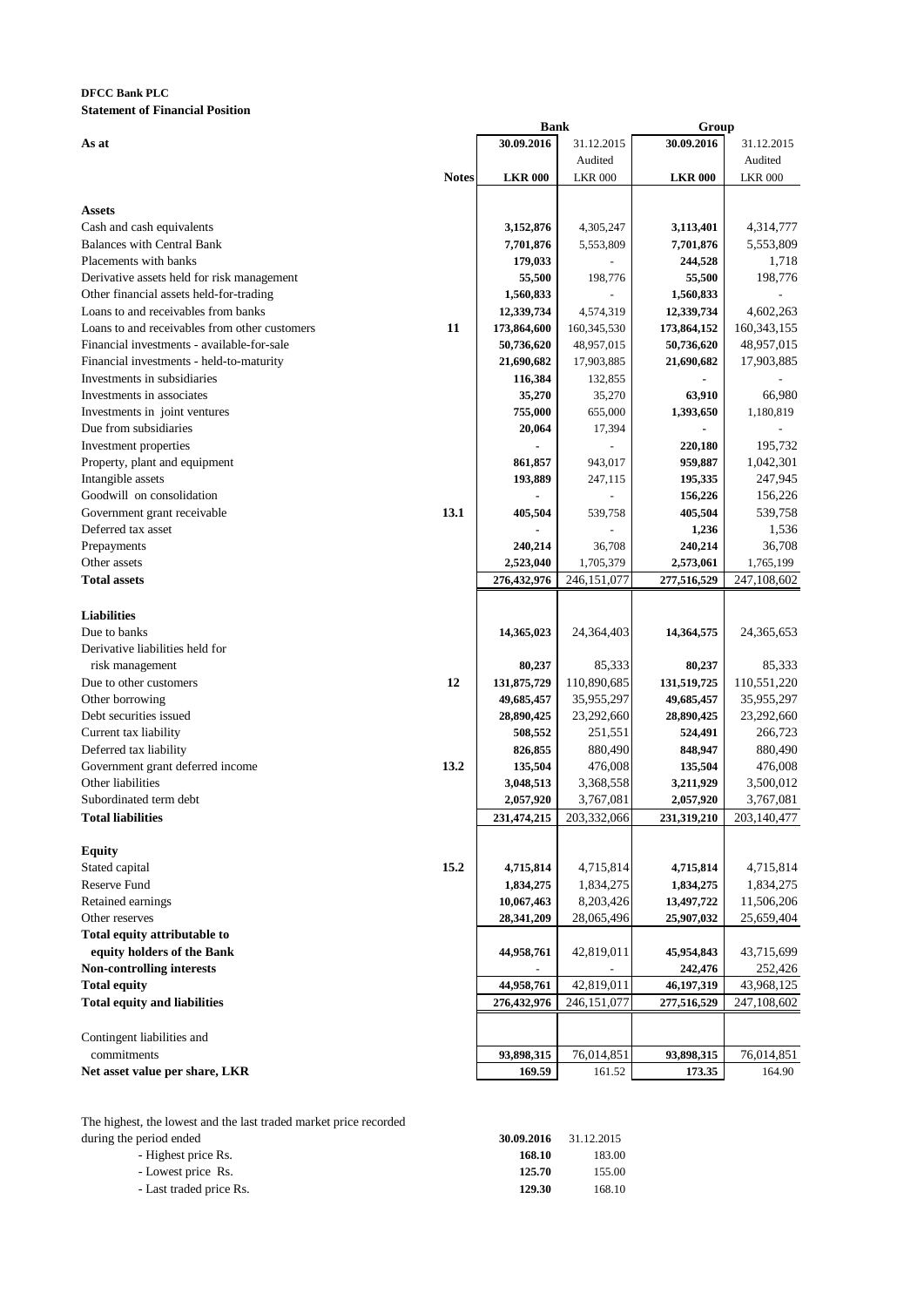# **DFCC Bank PLC Statement of Changes in Equity - Bank**

| For the nine months ended 30 September 2016         |                          |                          | <b>Other reserves</b>    |                          |                 |                |
|-----------------------------------------------------|--------------------------|--------------------------|--------------------------|--------------------------|-----------------|----------------|
|                                                     | <b>Stated</b>            | <b>Reserve</b>           | <b>Fair value</b>        | General                  | <b>Retained</b> | <b>Total</b>   |
|                                                     | capital                  | fund                     | reserve                  | reserves                 | earnings        | equity         |
|                                                     | <b>LKR 000</b>           | <b>LKR 000</b>           | <b>LKR 000</b>           | <b>LKR 000</b>           | <b>LKR 000</b>  | <b>LKR 000</b> |
| <b>Balance as at 1st January 2015</b>               | 4,715,814                | 1,380,000                | 18,205,948               | 13,779,839               | 6,421,795       | 44,503,396     |
| Profit for the period                               |                          |                          |                          | $\overline{\phantom{a}}$ | 1,233,742       | 1,233,742      |
| Other comprehensive income (Net of Tax)             |                          | $\overline{\phantom{a}}$ | (1, 566, 499)            | $\overline{\phantom{a}}$ | (166,909)       | (1,733,408)    |
| Total comprehensive income for the period           |                          |                          | (1,566,499)              | $\blacksquare$           | 1,066,833       | (499, 666)     |
| <b>Transfers</b>                                    |                          | 165,000                  | $\overline{\phantom{a}}$ | $\overline{\phantom{a}}$ | (165,000)       | $\sim$         |
| <b>Transactions with equity holders, recognised</b> |                          |                          |                          |                          |                 |                |
| directly in equity                                  |                          |                          |                          |                          |                 |                |
| Dividend paid                                       |                          |                          |                          |                          | (1,590,586)     | (1,590,586)    |
| Total contributions from and distribution to        |                          |                          |                          |                          |                 |                |
| equity holders                                      |                          |                          |                          | $\overline{\phantom{a}}$ | (1,590,586)     | (1,590,586)    |
| <b>Balance as at 30th September 2015</b>            | 4,715,814                | 1,545,000                | 16,639,449               | 13,779,839               | 5,733,042       | 42,413,144     |
| <b>Balance as at 1st January 2016</b>               | 4,715,814                | 1,834,275                | 14,285,657               | 13,779,839               | 8,203,426       | 42,819,011     |
| Profit for the period                               |                          |                          |                          |                          | 2,526,781       | 2,526,781      |
| Other comprehensive income (Net of Tax)             |                          |                          | 275,713                  |                          |                 | 275,713        |
| Total comprehensive income for the period           |                          | $\blacksquare$           | 275,713                  | $\blacksquare$           | 2,526,781       | 2,802,494      |
| <b>Transactions with equity holders, recognised</b> |                          |                          |                          |                          |                 |                |
| directly in equity                                  |                          |                          |                          |                          |                 |                |
| Dividend paid                                       | $\overline{\phantom{a}}$ | $\overline{\phantom{a}}$ | $\overline{\phantom{a}}$ | $\sim$                   | (662,744)       | (662, 744)     |
| Total contributions from and distribution to        |                          |                          |                          |                          |                 |                |
| equity holders                                      |                          |                          |                          |                          | (662, 744)      | (662,744)      |
| <b>Balance as at 30th September 2016</b>            | 4,715,814                | 1,834,275                | 14,561,370               | 13,779,839               | 10.067.463      | 44,958,761     |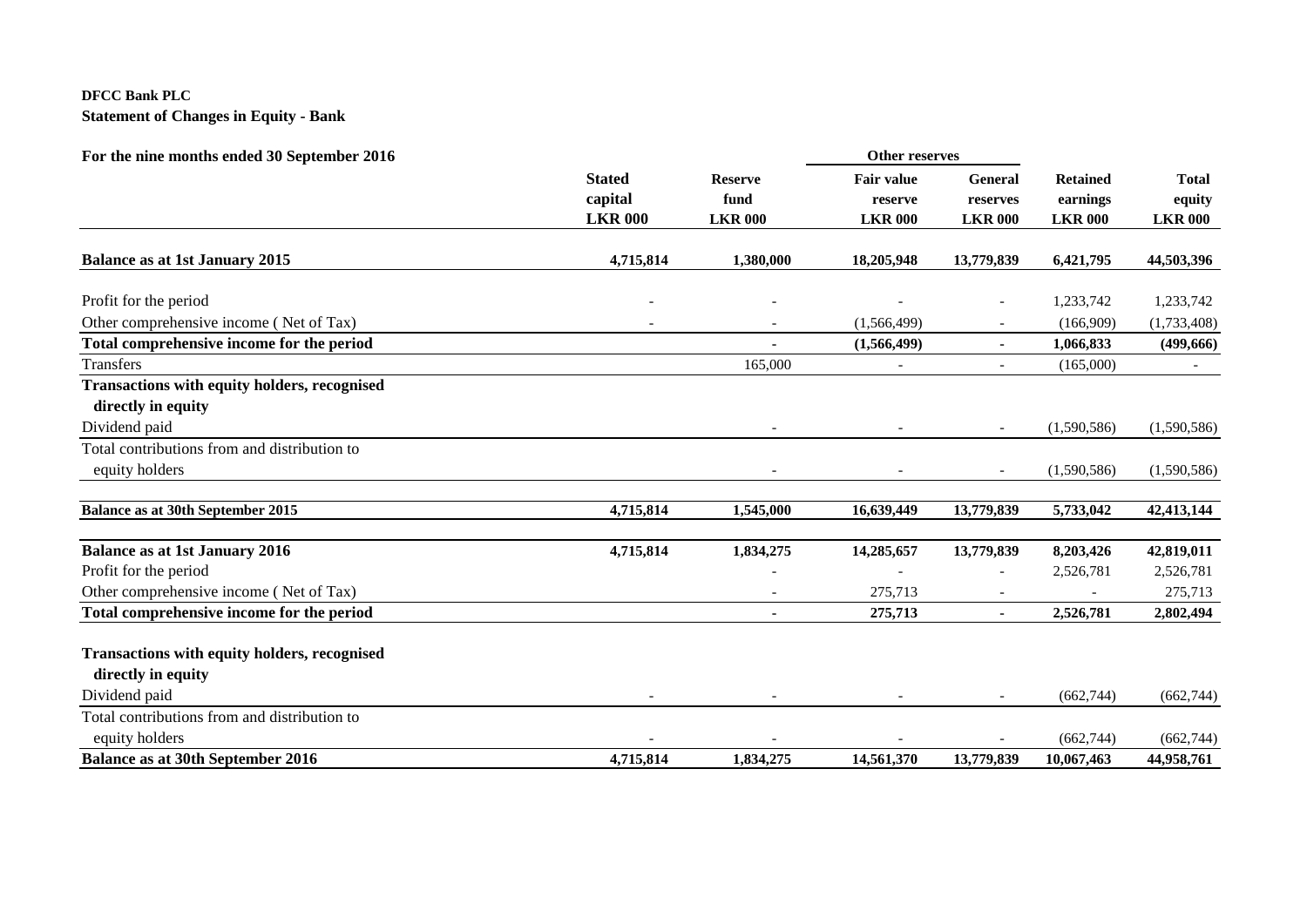## **DFCC Bank PLC Statement of Changes in Equity - Group For the nine months ended 30 September 2016**

|                                                               |                          |                          |                          | Attributable to the equity holders of the Bank            |                          |                              |                |                              |                |
|---------------------------------------------------------------|--------------------------|--------------------------|--------------------------|-----------------------------------------------------------|--------------------------|------------------------------|----------------|------------------------------|----------------|
|                                                               |                          |                          |                          | Other reserves                                            |                          |                              |                |                              |                |
|                                                               | <b>Stated</b><br>Capital | <b>Reserve</b><br>fund   | <b>Fair value</b>        | <b>Exchange</b><br>reserve Equalization<br><b>Reserve</b> | General<br>reserve       | <b>Retained</b><br>earnings  | <b>Total</b>   | Non-controlling<br>interests | <b>Total</b>   |
|                                                               |                          |                          |                          |                                                           |                          |                              |                |                              |                |
|                                                               | <b>LKR 000</b>           | <b>LKR 000</b>           | <b>LKR 000</b>           | <b>LKR 000</b>                                            | <b>LKR 000</b>           | <b>LKR 000</b>               | <b>LKR 000</b> | <b>LKR000</b>                | <b>LKR 000</b> |
| <b>Balance as at 1st January 2015</b>                         | 4,715,814                | 1,380,000                | 15,882,909               | $\blacksquare$                                            | 13,779,839               | 12,262,209                   | 48,020,771     | 334,364                      | 48,355,135     |
| Profit for the period                                         |                          |                          |                          |                                                           |                          | 1,981,376                    | 1,981,376      | 52,752                       | 2,034,128      |
| Other comprehensive income net of tax                         |                          | $\overline{\phantom{0}}$ | (1,686,298)              |                                                           | $\overline{\phantom{0}}$ | (177, 636)                   | (1,863,934)    | (949)                        | (1,864,883)    |
| Total comprehensive income for the period                     |                          | $\overline{\phantom{a}}$ | (1,686,298)              |                                                           |                          | 1,803,740                    | 117,442        | 51,803                       | 169,245        |
| Transfers                                                     |                          | 165,000                  |                          |                                                           |                          | (165,000)                    |                |                              |                |
| Change in Holding through Joint venture                       |                          |                          |                          |                                                           |                          | 21,072                       | 21,072         |                              | 21,072         |
| Transactions with equity holders,                             |                          |                          |                          |                                                           |                          |                              |                |                              |                |
| recognised directly in equity                                 |                          |                          |                          |                                                           |                          |                              |                |                              |                |
| Dividend distributed to                                       |                          |                          |                          |                                                           |                          |                              |                |                              |                |
| non-controlling interest by subsidiaries                      |                          |                          |                          |                                                           |                          |                              |                | (56,718)                     | (56,718)       |
| Final Dividend for the nine months ended 30th September 2015  |                          |                          |                          |                                                           |                          | (1,590,586)                  | (1,590,586)    | $\sim$                       | (1,590,586)    |
| Total contributions from and                                  |                          |                          |                          |                                                           |                          |                              |                |                              |                |
| distribution to equity holders                                |                          | 165,000                  |                          |                                                           |                          | (1,734,514)                  | (1,569,514)    | (56,718)                     | (1,626,232)    |
| Balance as at 30th September 2015                             | 4,715,814                | 1,545,000                | 14,196,611               | $\tilde{\phantom{a}}$                                     | 13,779,839               | 12,331,435                   | 46,568,699     | 329,451                      | 46,898,150     |
| <b>Balance as at 1st January 2016</b>                         | 4,715,814                | 1,834,275                | 11,857,655               | 21,910                                                    | 13,779,839               | $\blacksquare$<br>11,506,206 | 43,715,699     | 252,426                      | 43,968,125     |
| Profit for the period                                         |                          | $\overline{\phantom{0}}$ | $\overline{\phantom{a}}$ | $\overline{\phantom{0}}$                                  |                          | 2,655,838                    | 2,655,838      | 36,594                       | 2,692,432      |
| Other comprehensive income net of tax                         |                          | $\overline{\phantom{0}}$ | 239,023                  | 8,605                                                     |                          | $\overline{\phantom{a}}$     | 247,628        | 252                          | 247,880        |
|                                                               |                          |                          |                          |                                                           |                          |                              |                |                              |                |
| Total comprehensive income for the period                     | $\blacksquare$           | $\blacksquare$           | 239,023                  | 8,605                                                     | $\blacksquare$           | 2,655,838                    | 2,903,466      | 36,846                       | 2,940,312      |
| <b>Transactions with equity holders,</b>                      |                          |                          |                          |                                                           |                          |                              |                |                              |                |
| Change in holding through joint venture                       |                          |                          |                          |                                                           |                          | (322)                        | (322)          |                              | (322)          |
| Preference share dividend paid by subsidiary of joint venture |                          |                          |                          |                                                           |                          | (1,256)                      | (1,256)        |                              | (1,256)        |
| Dividend paid                                                 |                          |                          |                          |                                                           |                          | (662, 744)                   | (662, 744)     |                              | (662, 744)     |
| Increase in ownership interest                                |                          |                          |                          |                                                           |                          |                              |                |                              |                |
| by the Bank that does not                                     |                          |                          |                          |                                                           |                          |                              |                |                              |                |
| result in change of control                                   |                          |                          |                          |                                                           |                          |                              |                |                              |                |
| Dividend distributed to                                       |                          |                          |                          |                                                           |                          |                              |                |                              |                |
| non-controlling interest                                      |                          |                          |                          |                                                           |                          |                              |                |                              |                |
| by subsidiaries                                               |                          |                          |                          |                                                           |                          |                              |                | (46,796)                     | (46,796)       |
| <b>Total contributions from and</b>                           |                          |                          |                          |                                                           |                          |                              |                |                              |                |
| distribution to equity holders                                |                          |                          |                          |                                                           |                          | (664, 322)                   | (664, 322)     | (46,796)                     | (711, 118)     |
| Balance as at 30th September 2016                             | 4,715,814                | 1,834,275                | 12,096,678               | 30,515                                                    | 13,779,839               | 13,497,722                   | 45,954,843     | 242,476                      | 46,197,319     |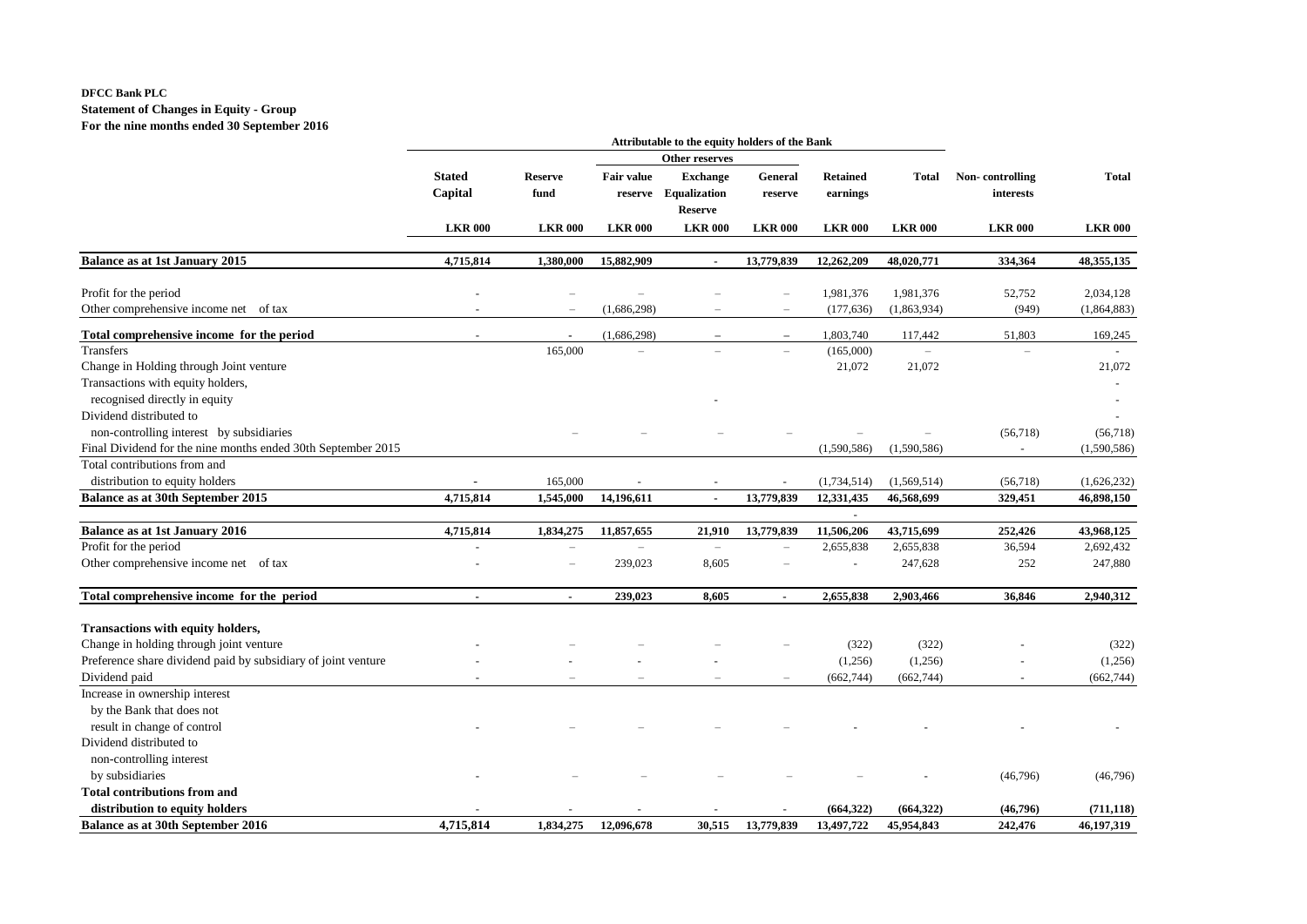## **Cash Flow Statement**

|                                                                              | <b>Bank</b>               |                          | Group                     |                           |
|------------------------------------------------------------------------------|---------------------------|--------------------------|---------------------------|---------------------------|
| For the Nine months ended                                                    | 30.09.2016                | 30.09.2015               | 30.09.2016                | 30.09.2015                |
|                                                                              |                           | Pre-amalgamation         |                           |                           |
|                                                                              | <b>LKR 000</b>            | <b>LKR 000</b>           | <b>LKR 000</b>            | <b>LKR 000</b>            |
| Cash flow from operating activities                                          |                           |                          |                           |                           |
|                                                                              |                           |                          |                           |                           |
| Interest Receipts                                                            | 13,639,270                | 4,623,693                | 13,374,143                | 9,978,146                 |
| Interest payments                                                            | (9,450,688)               | (3,225,474)              | (9,429,407)               | (6,338,583)               |
| Recoveries on loans previously written off                                   | 18,835                    | 25,689                   | 18,835                    | 33,787                    |
| Receipts from other operating activities                                     | 1,392,071                 | 1,956,388                | 1,604,572                 | 3,592,918                 |
| Cash payments to employees $\&$ suppliers                                    | (3,546,647)               | (1, 123, 797)            | (3,648,700)               | (2,875,258)               |
| Value added tax and nation building on tax finacial services                 | (513, 168)                | (389, 465)               | (513, 168)                | (726,096)                 |
| Other levies                                                                 | (119, 586)                | 69,852                   | (119, 586)                | 93,431                    |
| Operating Cash flow before changes in operating assets and liabilities       | 1,420,087                 | 1,936,886                | 1,286,689                 | 3,758,345                 |
| (Increase)/decrease in operating assets:                                     |                           |                          |                           |                           |
| Deposits held for regulatory or monetary control purposes                    | (2,148,068)               |                          | (2,148,066)               | (603, 516)                |
| Funds advanced to customers                                                  | (21,621,080)              | (10,360,489)             | (21, 621, 716)            | (24,886,100)              |
| Others                                                                       | (535,983)                 | (521, 851)               | (509, 751)                | (1,025,336)               |
| Increase /(decrease) in operating liabilities:                               |                           |                          |                           |                           |
|                                                                              |                           |                          |                           |                           |
| Deposits from customers                                                      | 20,068,985                | 8,749,434                | 20,424,311                | 17,681,826                |
| Negotiable certificates of deposit<br>Others                                 | 37,465                    | (372, 220)               | 37,465                    | 67,819                    |
|                                                                              | (913, 774)<br>(3,692,368) | (568, 240)               | (913, 140)<br>(3,444,208) | (276, 955)                |
| Net cash flow from operating activities before income tax<br>Income tax paid | (539, 019)                | (148,959)                | (573, 732)                | (5,283,917)<br>(310, 406) |
| Net cash flow from/(used in )operating activities                            | (4,231,387)               | (717, 199)               | (4,017,940)               | (5,594,323)               |
|                                                                              |                           |                          |                           |                           |
| Cash flow from investing activities                                          |                           |                          |                           |                           |
| Dividends received                                                           | 710,972                   | 977,603                  | 661,957                   | 697,996                   |
| Interest received                                                            | 2,182,212                 | 513,259                  | 2,209,808                 | 844,708                   |
| Government Securities- net                                                   | (6,124,718)               | (5,431,783)              | (6,124,718)               | (3,948,230)               |
| Proceeds from sale and redemption of securities                              | 433,060                   | 458,085                  | 433,060                   | 757,539                   |
| Purchase of securities                                                       | (630, 627)                | (2,063,936)              | (630, 627)                | (3,913,815)               |
| Investment in Joint Venture                                                  | (100,000)                 | ٠                        | (100,000)                 |                           |
| Purchase of property, equipment, intangibles and investment property         | (118,920)                 | (75, 195)                | (168, 730)                | (356, 560)                |
| Proceeds from sale of equipment and investment property                      | 10,943                    | 1,078                    | 27,925                    | 1,100                     |
| Net cash from/(used in) investing activities                                 | (3,637,078)               | (5,620,889)              | (3,691,325)               | (5,917,262)               |
| <b>Cash flow from financing activities</b>                                   |                           |                          |                           |                           |
| Issue of debentures                                                          | 5,315,450                 | (36, 400)                | 5,315,450                 | 4.963.600                 |
| Redemption of debentures                                                     | (2,096,000)               | $\overline{\phantom{a}}$ | (2,096,000)               | $\bf{0}$                  |
| Borrowing, medium and long - term                                            | 3,441,816                 | 1,745,384                | 3,441,816                 | 1,751,954                 |
| Other borrowings(Net)                                                        | 3,507,423                 | 10,240,000               | 3,507,423                 | 9,738,442                 |
| Repayment of borrowing , medium and long - term                              | (2,612,976)               | (2,512,277)              | (2,615,074)               | (2,516,502)               |
| Dividends paid                                                               | (660, 586)                | (1,579,612)              | (753, 503)                | (1,630,616)               |
| Net Cash flow from/(used in) financing activities                            | 6,895,127                 | 7,857,095                | 6,800,112                 | 12,306,878                |
|                                                                              |                           |                          |                           |                           |
| Net (decrease) in cash $\&$ cash equivalents                                 | (973, 338)                | 1,519,007                | (909, 155)                | 795,293                   |
| Cash $\&$ cash equivalents at the beginning of period                        | 4,305,247                 | 249,178                  | 4,267,083                 | 4,602,035                 |
|                                                                              |                           |                          |                           |                           |
| Cash $\&$ cash equivalents at the end of period                              | 3,331,909                 | 1,768,185                | 3,357,929                 | 5,397,328                 |
| Reconciliation of cash & cash equivalents with items                         |                           |                          |                           |                           |
| reported in the statement of financial position                              |                           |                          |                           |                           |
| Cash and cash equivalents                                                    | 3,152,876                 | 18,120                   | 3,113,401                 | 3,035,035                 |
| Placements with banks                                                        | 179,033                   | 1,750,065                | 244,528                   | 2,362,293                 |
|                                                                              | 3,331,909                 | 1,768,185                | 3,357,929                 | 5,397,328                 |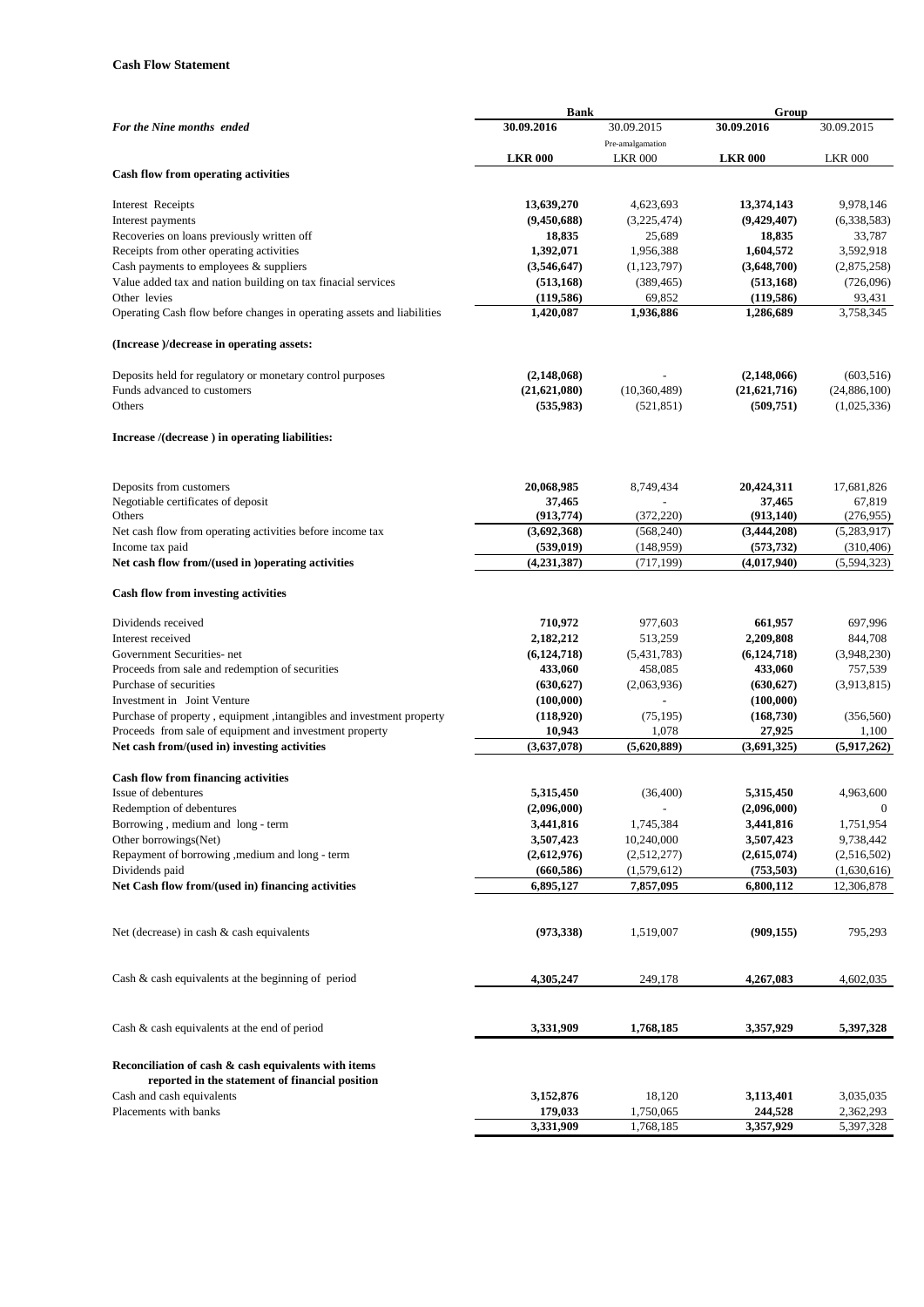### **EXPLANATORY NOTES**

#### **Note 1. Statement of Compliance**

The consolidated financial statements of the Bank (Group) and the separate financial statements of the Bank (Bank) have been prepared in accordance with the Sri Lanka Accounting Standards (SLFRSs and LKASs) issued by The Institute of Chartered Accountants of Sri Lanka (CA Sri Lanka) and in compliance with the requirements of the Companies Act, No. 07 of 2007 and the Banking Act No. 30 of 1988 and amendments thereto.

### **Note 2. Comparative Information of the Bank**

DFCC Vardhana Bank PLC, which was a subsidiary of the Group was amalgamated with DFCC Bank PLC on 1st October 2015. The comparative information of the Bank for the period ended 30th September 2015 represents the results of the Bank for the period from 01.01.2015 to 30.09.2015 prior to the amalgamation with DFCC Vardhana Bank PLC. However, the combined income statement ( DFCC Bank PLC and DFCC Vardhana Bank PLC) for the comparative period as if the amalgamation has taken place prior to 1st October 2015 is given under "supplementary financial information"

#### **Note 3. Accounting policies**

The accounting policies and methods of computations are consistent with those policies and methods followed during the previous financial period.

#### **Note 4. Accounting for investments in subsidiary companies**

Accounted under cost method in Bank's financial statements. Amounts are based on unaudited financial statements of the subsidiary companies unless otherwise stated.

## **Note 5. Accounting for investment in associate and joint venture company**

Accounted under equity method in group's financial statements. Amounts are based on unaudited financial statements of the associate company and joint venture company unless otherwise stated.

#### **Note 6. 31 March financial year companies**

These are DFCC Consultancy (Pvt) Ltd. and Lanka Industrial Estates Ltd.

#### **Note 7. Change of Financial Year End**

DFCC Bank PLC changed its financial year end from 31 March to 31 December in the year 2015. Accordingly, the interim financial statements for the nine months ended 30th September 2016 of DFCC Bank PLC relates to the results for the period 01.01.2016 to 30.09.2016. As such the comparative results has been replaced with the results for the period 01.01.2015 to 30.09.2015 (comparable period for 2016), instead of the results for the nine months ( 01.04.2015 to 31.12.2015) of the financial period ended 31.12.2015.

## **Note 8. Net Gain/(Loss) from Financial Instruments at Fair Value Through Profit or Loss**

|                                     | <b>Bank</b>                  | Group                        |                              |                              |
|-------------------------------------|------------------------------|------------------------------|------------------------------|------------------------------|
| For the nine months ended           | 30.09.2016<br><b>LKR 000</b> | 30.09.2015<br><b>LKR 000</b> | 30.09.2016<br><b>LKR 000</b> | 30.09.2015<br><b>LKR 000</b> |
| Forward exchange fair value changes | (138, 189)                   | 112.528                      | (138.189)                    | 287,065                      |
| Gain/ (loss) on CBSL Swap           | (134.254)                    | 440,970                      | (134.254)                    | 440,970                      |
| Realised gain on gold put options   | -                            |                              |                              | 6.463                        |
|                                     | (272.443)                    | 553.498                      | (272.443)                    | 734.498                      |

### **Note 9. Net Gain from Financial Investments**

|                                       | <b>Bank</b>                  | Group                        |                              |                              |
|---------------------------------------|------------------------------|------------------------------|------------------------------|------------------------------|
| For the nine months ended             | 30.09.2016<br><b>LKR 000</b> | 30.09.2015<br><b>LKR 000</b> | 30.09.2016<br><b>LKR 000</b> | 30.09.2015<br><b>LKR 000</b> |
| Gain on sale of securities            | 10.333                       | 37,018                       | 10.333                       | 42,140                       |
| Dividend income                       | 649,001                      | 861.172                      | 594,942                      | 562.581                      |
| Net gain from repurchase transactions | 131.438                      | 17.088                       | 131.438                      | 244,947                      |
|                                       | 790,772                      | 915,278                      | 736,713                      | 849.668                      |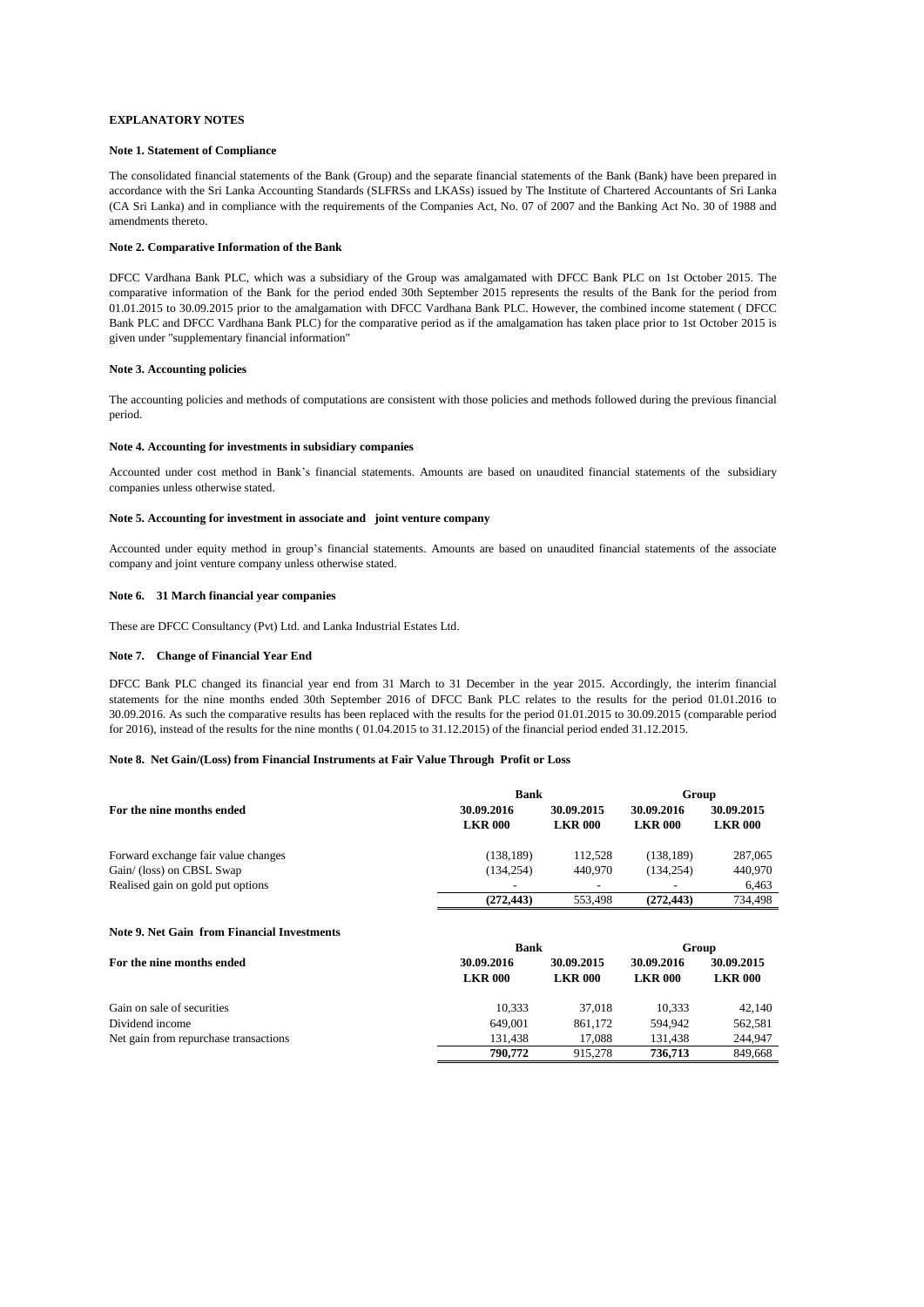## **Note 10. Other Operating Income/(Loss)**

|                                                               | <b>Bank</b>                  |                              | Group                        |                              |  |
|---------------------------------------------------------------|------------------------------|------------------------------|------------------------------|------------------------------|--|
| For the nine months ended                                     | 30.09.2016<br><b>LKR 000</b> | 30.09.2015<br><b>LKR 000</b> | 30.09.2016<br><b>LKR 000</b> | 30.09.2015<br><b>LKR 000</b> |  |
| Foreign exchange gain/(loss)                                  | (293, 697)                   | (996, 856)                   | (293.697)                    | (1,099,796)                  |  |
| Amortisation of deferred income on Government grant-CBSL swap | 340,503                      | 256.531                      | 340,503                      | 256,531                      |  |
| Others                                                        | 57.491                       | 104,312                      | 287,607                      | 284,461                      |  |
|                                                               | 104.297                      | (636, 013)                   | 334,413                      | (558, 804)                   |  |

Foreign exchange gain/(loss) does not include the offsetting effect of exchange rate movements on forward exchange contracts used as hedging instruments to mitigate market risk of open positions arising from US dollar/LKR funding swaps. This effect is included under ' Net gain/ (loss) from financial instruments at fair value through profit or loss' in the income statement.

## **Note 11 Loans to and Receivables from Other Customers**

|                                                       | Bank           | Group          |                |                |  |
|-------------------------------------------------------|----------------|----------------|----------------|----------------|--|
| As at                                                 | 30.09.2016     | 30.09.2015     | 30.09.2016     | 30.09.2015     |  |
|                                                       | <b>LKR 000</b> | <b>LKR 000</b> | <b>LKR 000</b> | <b>LKR 000</b> |  |
| Gross loans and receivables (Note 11.1)               | 180,696,585    | 166.511.168    | 180,696,137    | 166,508,793    |  |
| Less: Specific allowance for impairment (Note 11.2.1) | (4,975,597)    | (4.240.756)    | (4,975,597)    | (4,240,756)    |  |
| Collective allowance for impairment (Note 11.2.2)     | (1.856.388)    | (1.924.882)    | (1.856.388)    | (1,924,882)    |  |
| Net loans and receivables                             | 173,864,600    | 160,345,530    | 173,864,152    | 160, 343, 155  |  |

## **Note 11.1 Loans and Receivables from Other Customers - By product**

|                                        | <b>Bank</b>    | Group          |                |                |
|----------------------------------------|----------------|----------------|----------------|----------------|
| As at                                  | 30.09.2016     | 30.09.2015     | 30.09.2016     | 30.09.2015     |
|                                        | <b>LKR 000</b> | <b>LKR 000</b> | <b>LKR 000</b> | <b>LKR 000</b> |
| By product-Domestic Currency           |                |                |                |                |
| Overdrafts                             | 27,156,845     | 23,959,506     | 27,156,845     | 23,959,506     |
| Trade finance                          | 13,642,390     | 12,333,494     | 13,642,390     | 12,333,494     |
| Credit cards                           | 224,914        | 204,406        | 224,914        | 204,406        |
| Pawning                                | 1,863,668      | 1,532,181      | 1,863,668      | 1,532,181      |
| <b>Staff</b> loans                     | 1,353,857      | 1,241,687      | 1,353,857      | 1,241,687      |
| Term loans                             | 103,637,900    | 94,783,848     | 103,637,900    | 94,783,848     |
| Lease rentals receivable               | 15,486,822     | 15,436,155     | 15,486,374     | 15,433,780     |
| Commercial papers and asset back notes | 1,368,524      | 1,934,126      | 1,368,524      | 1,934,126      |
| Debenture loans                        | 71,087         | 71,189         | 71.087         | 71,189         |
| Preference shares                      | 642,500        | 940,000        | 642,500        | 940,000        |
|                                        | 165,448,507    | 152,436,592    | 165,448,059    | 152,434,217    |
| By product-Foreign Currency            |                |                |                |                |
| Overdrafts                             | 265,137        | 313,448        | 265,137        | 313,448        |
| Trade finance                          | 6,837,859      | 6,409,216      | 6,837,859      | 6,409,216      |
| Term loans                             | 8,145,082      | 7,351,912      | 8,145,082      | 7,351,912      |
|                                        | 15,248,078     | 14,074,576     | 15,248,078     | 14,074,576     |
|                                        |                |                |                |                |
| Gross loans and receivables            | 180,696,585    | 166,511,168    | 180,696,137    | 166,508,793    |

## **Note 11.2 Movement in Individual and Collective Impairment during the period for Loans and Receivable to Other Customers**

|                                            | <b>Bank</b>    | Group          |                |                |  |
|--------------------------------------------|----------------|----------------|----------------|----------------|--|
| As at                                      | 30.09.2016     | 30.09.2015     | 30.09.2016     | 30.09.2015     |  |
|                                            | <b>LKR 000</b> | <b>LKR 000</b> | <b>LKR 000</b> | <b>LKR 000</b> |  |
| 11.2.1 Specific allowance for Impairment   |                |                |                |                |  |
| Opening balance                            | 4,240,756      | 1,932,635      | 4,240,756      | 4,001,868      |  |
| Balances transferred on amalgamation       |                | 2,278,723      |                |                |  |
| Charge to income statement                 | 861,987        | 325,635        | 861,987        | 757,051        |  |
| Write-off loans and receivables            | (127, 146)     | (303,708)      | (127, 146)     | (540, 754)     |  |
| Effect of foreign currency movement        |                | 7,471          |                | 22,591         |  |
| Closing balance                            | 4,975,597      | 4,240,756      | 4,975,597      | 4,240,756      |  |
| 11.2.2 Collective allowance for Impairment |                |                |                |                |  |
| Opening balance                            | 1,924,882      | 968,820        | 1,924,882      | 2,007,988      |  |
| Balances transferred on amalgamation       |                | 1,114,051      |                |                |  |
| Charge / (Write back) to income statement  | 28,175         | (104, 907)     | 28,175         | 23,483         |  |
| Write-off loans and receivables            | (103, 517)     | (37,836)       | (103, 517)     | (91,707)       |  |
| Effect of foreign currency movement        | 7,088          | 791            | 7,088          | 1,155          |  |
| Transfers to dues on terminated leases     | (240)          | (16,037)       | (240)          | (16,037)       |  |
| Closing balance                            | 1,856,388      | 1,924,882      | 1,856,388      | 1,924,882      |  |
| Total Individual and Collective impairment | 6,831,985      | 6,165,638      | 6,831,985      | 6,165,638      |  |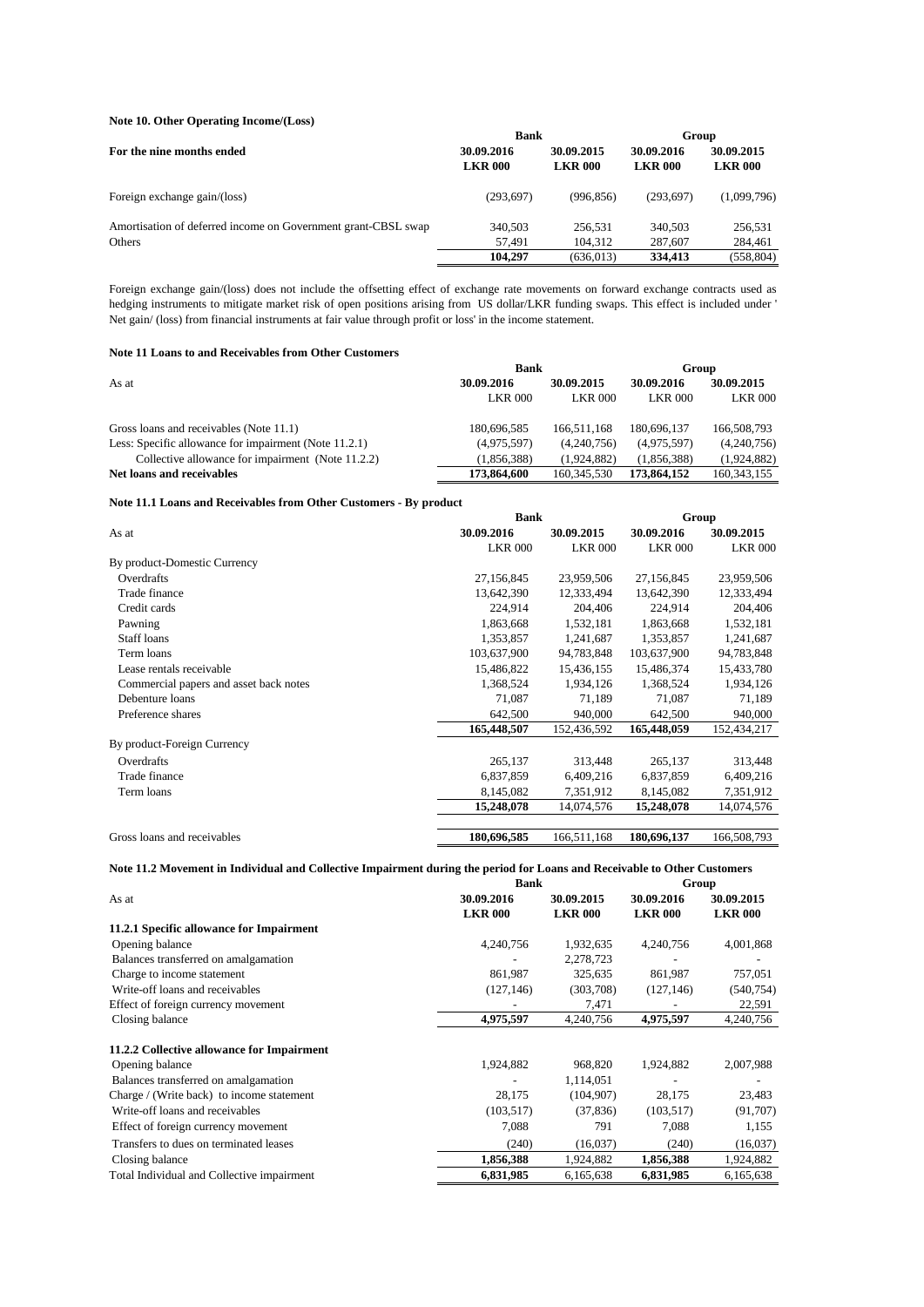## **Note 12. Due to Other Customers - By product**

|                                     | <b>Bank</b>    | Group          |                |                |  |
|-------------------------------------|----------------|----------------|----------------|----------------|--|
| As at                               | 30.09.2016     | 30.09.2015     | 30.09.2016     | 30.09.2015     |  |
|                                     | <b>LKR 000</b> | <b>LKR 000</b> | <b>LKR 000</b> | <b>LKR 000</b> |  |
| <b>By product-Domestic Currency</b> |                |                |                |                |  |
| Demand deposits (current accounts)  | 3,760,659      | 3,426,472      | 3,760,659      | 3,426,472      |  |
| Savings deposits                    | 16,226,286     | 16,160,783     | 16,133,566     | 16,123,950     |  |
| Fixed deposits                      | 88,732,985     | 79,529,651     | 88,469,702     | 79,231,401     |  |
| Margin deposits                     | 286,174        | 682,355        | 286,174        | 682,355        |  |
| Certificate of deposits             | 742,102        | 257,280        | 742.102        | 257,280        |  |
|                                     | 109,748,206    | 100,056,541    | 109,392,203    | 99,721,458     |  |
| <b>By product-Foreign Currency</b>  |                |                |                |                |  |
| Demand deposits (current accounts)  | 2,058,053      | 279,057        | 2.058.053      | 279,057        |  |
| Savings deposits                    | 4,541,816      | 1,213,564      | 4,541,816      | 1,213,564      |  |
| Fixed deposits                      | 15,523,051     | 9,324,798      | 15,523,051     | 9,320,416      |  |
| Margin deposits                     | 4,602          | 16,725         | 4,602          | 16,725         |  |
|                                     | 22,127,522     | 10,834,144     | 22, 127, 522   | 10,829,762     |  |
| <b>Total</b>                        | 131,875,728    | 110,890,685    | 131,519,725    | 110,551,220    |  |

## **Note 13. Government Grant**

DFCC Bank in October 2013 raised USD 100 million by Issue of Notes abroad repayable in October 2018. The proceeds of this note issue are to be deployed predominantly in LKR denominated monetary assets. In order to hedge the resulting net open foreign currency liability position, DFCC Bank has entered in to an annually renewable currency SWAP arrangement with Central Bank of Sri Lanka (CBSL) in November 2013 for 75% of the US Dollar (USD) denominated liability. Accordingly this contract was renewed in November 2015.

|                                                               | Bank           |                | Group          |                |  |
|---------------------------------------------------------------|----------------|----------------|----------------|----------------|--|
|                                                               | 30.09.2016     | 31-12-2015     | 30.09.2016     | 31-12-2015     |  |
|                                                               | <b>LKR 000</b> | <b>LKR 000</b> | <b>LKR 000</b> | <b>LKR 000</b> |  |
| 13.1 Government Grant-Receivable                              |                |                |                |                |  |
| Fair value at the Beginning of the period                     | 539,758        | 483,727        | 539,758        | 483,727        |  |
| Change in fair value on renewal of contract                   |                | 41.993         |                | 41,993         |  |
| Change in fair value during the period                        | (134.254)      | 14,038         | (134, 254)     | 14,038         |  |
| Fair value at the end of period                               | 405,504        | 539,758        | 405,504        | 539,758        |  |
| 13.2 Government Grant - Deferred Income                       |                |                |                |                |  |
| Fair value at the Beginning of the period                     | 476,008        | 303,727        | 476,008        | 303,727        |  |
| Change in fair value on renewal of contract                   |                | 41,993         |                | 41,993         |  |
| Change in fair value during the period                        | (134, 254)     | 14,038         | (134, 254)     | 14,038         |  |
| Foreign exchange gain /(loss) on revaluation                  | (206, 249)     | 116,250        | (206, 249)     | 116,250        |  |
| Amortisation of deferred income on Government grant-CBSL swap | (340, 503)     | 130,288        | (340, 503)     | 130,288        |  |
| Fair value at the end of period                               | 135,504        | 476,008        | 135,505        | 476,008        |  |

#### **Note 14. Events after the reporting period**

No circumstances have arisen which would require disclosure or adjustment to the financial statements.

## **Note 15. Disclosures under Appendix 7B of the Listing Rules**

## **15.1 Bank has not incurred management fees or any other similar expenditure**

**15.2 Stated capital**

**Number of shares**

Number of shares of the Bank on 30th September 2016 265,097,688 (No change from 31 December 2015)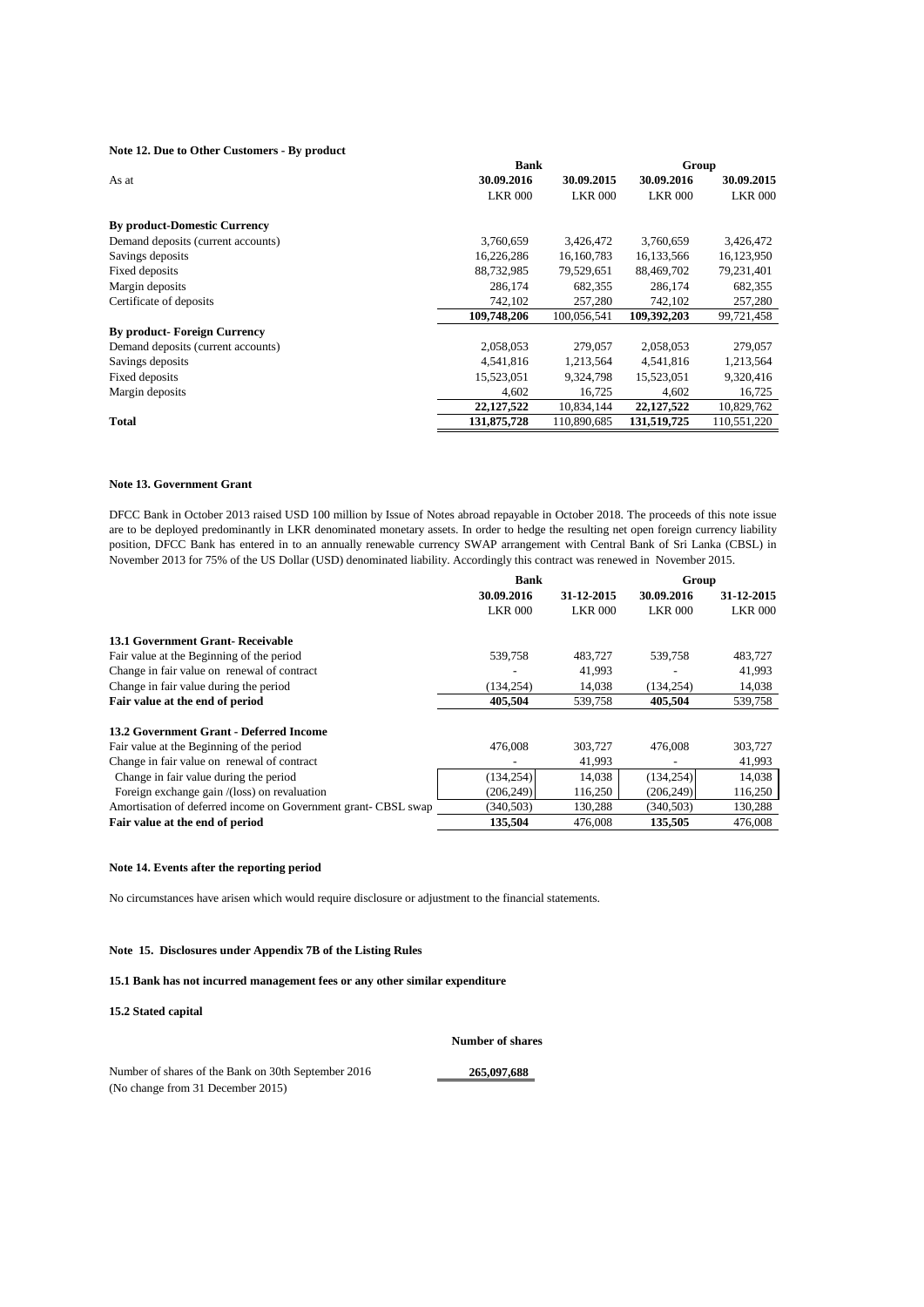### **15.3 Twenty Major Shareholders as at 30.09.2016**

|                | Name of Shareholder/Company                                          | <b>Shareholding</b> | $\frac{0}{0}$ |
|----------------|----------------------------------------------------------------------|---------------------|---------------|
|                | Bank of Ceylon No.2 A/c.                                             | 38,039,994          | 14.35         |
| $\overline{2}$ | Hatton National Bank PLC A/c No.1                                    | 32,396,140          | 12.22         |
|                | 3 Sri Lanka Insurance Corporation Ltd-Life Fund                      | 26,509,832          | 10.00         |
|                | 4 Employees' Provident Fund                                          | 24,368,995          | 9.19          |
|                | 5 Mr. M A Yaseen                                                     | 20,296,700          | 7.66          |
|                | 6 Melstacorp Limited                                                 | 17,042,856          | 6.43          |
|                | 7 Seafeld International Limited                                      | 15,286,794          | 5.77          |
| 8              | HSBC Intl Nom. Ltd-BPSS Lux-Aberdeen Global Asia                     |                     |               |
|                | Pacific Equity Fund                                                  | 12,216,146          | 4.61          |
|                | 9 Renuka City Hotels PLC                                             | 6,926,870           | 2.61          |
|                | 10 HSBC Intl. Nom Ltd-BPSS LDN-Aberdeen Asia Pacific Fund            | 6,750,000           | 2.55          |
|                | 11 HSBC Intl. Nominees Ltd-BP2S London-Edinburg Dragon               |                     |               |
|                | Trust PLC                                                            | 5,620,164           | 2.12          |
|                | 12 Renuka Hotels Limited                                             | 4,073,360           | 1.54          |
|                | 13 Employees Trust Fund Board                                        | 3,987,952           | 1.50          |
|                | 14 HSBC Intl. Nominees Ltd-BP2S London-Aberdeen Asia                 |                     |               |
|                | Smaller Companies Investment Trust                                   | 3,889,870           | 1.47          |
|                | 15 Cargo Boat Development Company PLC                                | 2,498,200           | 0.94          |
|                | 16 Mrs. L E M Yaseen                                                 | 2,000,000           | 0.75          |
|                | 17 HSBC Intl. Nominees Ltd-BP2S Luxembourg-Aberdeen                  | 1,804,464           | 0.68          |
|                | Globoal Frontier Markets Equity Fund                                 |                     |               |
|                | 18 HSBC Intl Nominees Ltd-BP2S-London - Aberdeen New Dawn Investment |                     |               |
|                | Trust XCC6                                                           | 1,800,000           | 0.68          |
|                | 19 Crescent Launderers and Dry Cleaners PVT Limited                  | 1,482,548           | 0.56          |
|                | 20 Anverally & Sons (Pvt) Ltd                                        | 1,461,075           | 0.55          |

#### **15.4 Public holding % and number of public share holders as at 30.09.2016 is 63.40% and 8,636 respectively.**

## **15.5 Directors' Interests in Shares**

|                          | <b>No of Shares</b> |
|--------------------------|---------------------|
|                          | As at               |
|                          | 30.09.2016          |
| C R Jansz                | 1,000               |
| A R Fernando             | 4,470               |
| P M B Fernando           | 1,000               |
| K D N R Asoka            | Nil                 |
| T Dharmarajah            | 500                 |
| <b>K.P Cooray</b>        | Nil                 |
| S.R Thambiayah           | Nil                 |
| V J Senaratne            | 1,296               |
| L H A L Silva            | 3,476               |
| L N De Silva Wijeyeratne | Nil                 |

## **Certification**

We, the undersigned, being the Chairman, the Chief Executive Officer and the Chief Financial Officer of DFCC Bank PLC certify that:

(a) the above statements have been prepared in compliance with the format and definitions prescribed by the Central Bank of Sri Lanka.

(b) the information contained in these statements have been extracted from the unaudited financial statements of the Bank, unless indicated as audited.

 C R Jansz A R Fernando Ashok Goonesekere Director & Chief Executive

21-Oct-16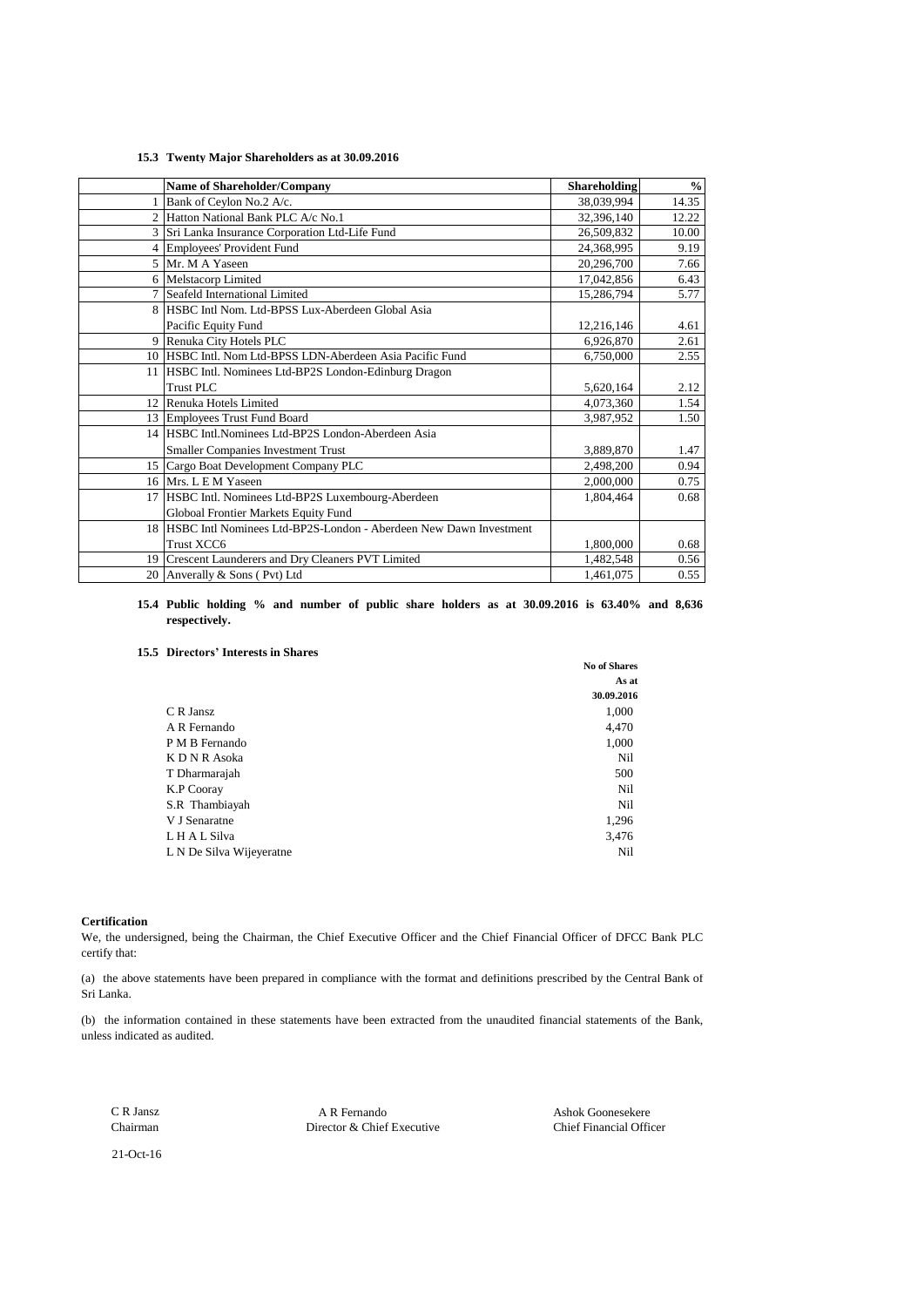# **Listed Debentures**

|                           |           | <b>Interest rate</b><br><b>Frequency</b> | <b>Applicable</b><br><b>Interest</b><br>Rate<br>$\frac{0}{0}$ | <b>Interest rate</b><br><b>of</b><br>Comparative<br>Government<br><b>Securities</b><br>(Gross) p.a.<br>$\frac{0}{0}$ | <b>Balance</b> as at<br>30.09.2016 |     | <b>Market price</b> |     | <b>Yield</b>                     |
|---------------------------|-----------|------------------------------------------|---------------------------------------------------------------|----------------------------------------------------------------------------------------------------------------------|------------------------------------|-----|---------------------|-----|----------------------------------|
|                           |           |                                          |                                                               |                                                                                                                      | LKR 000 Highest                    |     | Lowest              |     | <b>Last Traded</b> Last Traded % |
| <b>Debenture Category</b> |           |                                          |                                                               |                                                                                                                      |                                    |     |                     |     |                                  |
| <b>Fixed Rate</b>         |           |                                          |                                                               |                                                                                                                      |                                    |     |                     |     |                                  |
|                           | 2014/2017 | Annually                                 | 8.50                                                          | 10.10                                                                                                                | 3,853,994                          | N/T | N/T                 | N/T | N/T                              |
|                           | 2014/2017 | Quarterly                                | 8.24                                                          | 10.10                                                                                                                | 300,872                            | N/T | N/T                 | N/T | N/T                              |
|                           | 2014/2017 | Semi-annually                            | 8.33                                                          | 11.61                                                                                                                | 880,962                            | N/T | N/T                 | N/T | N/T                              |
|                           | 2015/2020 | Annually                                 | 9.10                                                          | 11.30                                                                                                                | 3,070,729                          | N/T | N/T                 | N/T | N/T                              |
|                           | 2015/2020 | Annually                                 | 9.4                                                           | 11.30                                                                                                                | 2,048,902                          | N/T | N/T                 | N/T | N/T                              |
|                           |           | 2016/2019 Semi-annually                  | 10.63                                                         | 11.45                                                                                                                | 5,598,851                          | N/T | N/T                 | N/T | N/T                              |
| N/T-Not traded            |           |                                          |                                                               |                                                                                                                      |                                    |     |                     |     |                                  |
| <b>Other Ratios</b>       |           |                                          | 30.09.2016                                                    | 31.12.2015                                                                                                           |                                    |     |                     |     |                                  |

| Debt to equity ratio $(\%)$ | 2.11 | 2.04 |
|-----------------------------|------|------|
| Interest cover (times)      | 1.06 | 0.98 |
| Liquid asset ratio $(\%)$   | 26.0 | 22.5 |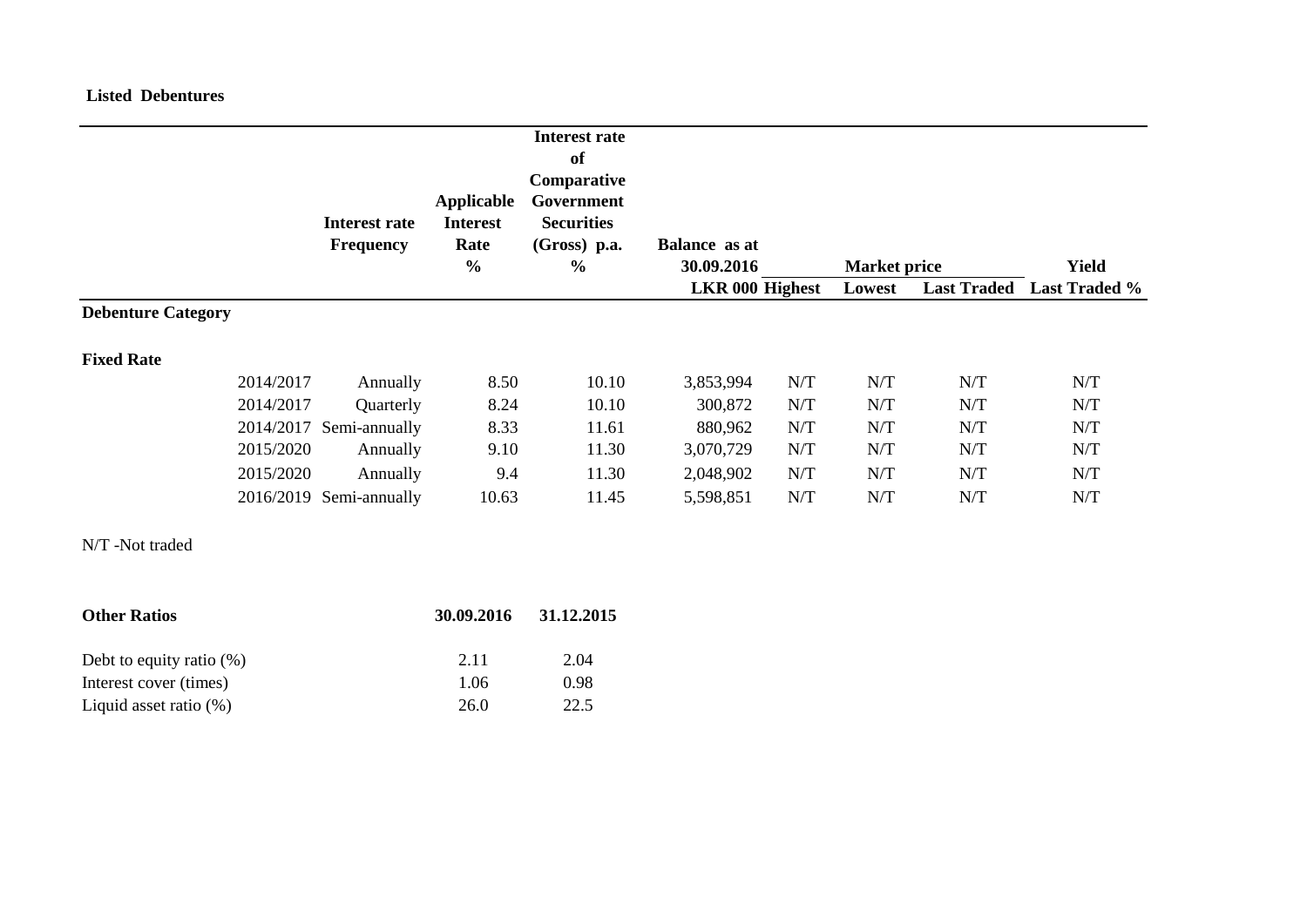# **Business Segment Information For the nine months ended**

|                                                | <b>Banking</b>         |                          | Financial<br>Leasing   |                          | Investing in<br>Equity   |                        | Other                    |                          | <b>Unallocated</b>       |                          | <b>Eliminations</b>    |                          | <b>Total</b>           |                        |
|------------------------------------------------|------------------------|--------------------------|------------------------|--------------------------|--------------------------|------------------------|--------------------------|--------------------------|--------------------------|--------------------------|------------------------|--------------------------|------------------------|------------------------|
| For the nine months ended 30th September       | 2016<br><b>LKR 000</b> | 2015<br><b>LKR 000</b>   | 2016<br><b>LKR 000</b> | 2015<br><b>LKR 000</b>   | 2016<br><b>LKR 000</b>   | 2015<br><b>LKR 000</b> | 2016<br><b>LKR 000</b>   | 2015<br><b>LKR 000</b>   | 2016<br><b>LKR 000</b>   | 2015<br><b>LKR 000</b>   | 2016<br><b>LKR 000</b> | 2015<br><b>LKR 000</b>   | 2016<br><b>LKR 000</b> | 2015<br><b>LKR 000</b> |
| Revenue                                        |                        |                          |                        |                          |                          |                        |                          |                          |                          |                          |                        |                          |                        |                        |
| Interest income                                | 15,690,196             | 11.377.728               | 1,300,564              | 840,302                  |                          |                        | 30,747                   | 19.046                   |                          |                          | (21, 649)              | (97, 200)                | 16.999.858             | 12,139,876             |
| Net fees and commision income                  | 950,540                | 839,252                  |                        |                          |                          |                        | 1,200                    | 195,968                  |                          | $\overline{\phantom{a}}$ | (1,200)                | (141, 707)               | 950,540                | 893,513                |
| Net gain/(loss) from trading                   | 315,816                | 148.893                  |                        |                          |                          |                        |                          | $\overline{\phantom{a}}$ |                          | (2,584)                  |                        | $\sim$                   | 315,816                | 146,309                |
| Net gain/(loss) from financial instruments     |                        |                          |                        |                          |                          |                        |                          |                          |                          |                          |                        |                          |                        |                        |
| designated at fair value through PL            | (272, 443)             | 181,000                  |                        |                          |                          |                        |                          |                          |                          | 553,498                  |                        | $\overline{\phantom{a}}$ | (272, 443)             | 734,498                |
| Net gain/(loss) from financial investments     | 194,431                | 101,150                  |                        |                          | 596,341                  | 844,141                |                          | 4.990                    |                          | 86,643                   | (54,059)               | (187, 256)               | 736,713                | 849,668                |
| Other income                                   | 104.297                | (104.511)                |                        |                          |                          | 69.554                 | 356.305                  | 166.078                  |                          | (665, 842)               | (126.189)              | (24.083)                 | 334.413                | (558, 804)             |
| <b>Total income</b>                            | 16,982,837             | 12,543,512               | 1.300.564              | 840.302                  | 596.341                  | 913,695                | 388.252                  | 386.082                  | $\overline{\phantom{a}}$ | (28, 285)                | (203, 097)             | (450, 246)               | 19,064,896             | 14,205,060             |
| Percentage                                     | 89                     | 88                       | $\overline{7}$         | - 6                      | $\overline{\phantom{a}}$ | 6                      | $\overline{2}$           | 3                        | $\overline{\phantom{a}}$ | $\sim$                   | (1)                    | (3)                      | 100                    | 100                    |
|                                                |                        |                          |                        |                          |                          |                        |                          |                          |                          |                          |                        |                          |                        |                        |
| <b>Expense</b>                                 |                        |                          |                        |                          |                          |                        |                          |                          |                          |                          |                        |                          |                        |                        |
| Segment losses / Reversal of losses            | 924,674                | 686,703                  | (14, 459)              | 41,133                   |                          |                        | $\overline{\phantom{a}}$ | $\overline{\phantom{a}}$ |                          |                          | (16, 470)              | (1,681)                  | 893,745                | 726,155                |
| Depreciation                                   |                        | $\overline{\phantom{a}}$ |                        | $\overline{\phantom{a}}$ |                          |                        | 22,669                   | 24,535                   |                          |                          |                        | $\overline{\phantom{a}}$ | 22,669                 | 24,535                 |
| Other operating & interest expenses            | 12.483.834             | 8.406.492                | 926.448                | 496.989                  |                          |                        | 246,500                  | 250.178                  |                          |                          | (149.036)              | (263.190)                | 13,507,747             | 8,890,469              |
|                                                | 13,408,508             | 9,093,195                | 911,989                | 538,122                  |                          |                        | 269,169                  | 274,713                  |                          |                          | (165, 506)             | (264, 871)               | 14,424,161             | 9,641,159              |
| Result                                         | 3,574,329              | 3,450,317                | 388,575                | 302,180                  | 596,341                  | 913,695                | 119,083                  | 111,369                  |                          | (28, 285)                | (37, 591)              | (185, 375)               | 4,640,736              | 4,563,901              |
| Unallocated expenses                           |                        |                          |                        |                          |                          |                        |                          |                          |                          |                          |                        |                          | 645,048                | 1,431,363              |
| Value Added Tax                                |                        |                          |                        |                          |                          |                        |                          |                          |                          |                          |                        |                          | 610.180                | 616,068                |
|                                                |                        |                          |                        |                          |                          |                        |                          |                          |                          |                          |                        |                          | 3.385.507              | 2,516,470              |
| Share of profits of associates & Joint venture |                        |                          |                        |                          |                          |                        |                          |                          |                          |                          |                        |                          | 150,187                | 45,752                 |
| Profit before tax                              |                        |                          |                        |                          |                          |                        |                          |                          |                          |                          |                        |                          | 3.535.694              | 2.562.222              |
| Income tax on profit on ordinary activities    |                        |                          |                        |                          |                          |                        |                          |                          |                          |                          |                        |                          | 843,262                | 528,094                |
| Profit after tax                               |                        |                          |                        |                          |                          |                        |                          |                          |                          |                          |                        |                          | 2,692,432              | 2,034,128              |
| Non controlling interests                      |                        |                          |                        |                          |                          |                        |                          |                          |                          |                          |                        |                          | 36,594                 | 52,752                 |
| Profit for the Equity Holders of the Bank      |                        |                          |                        |                          |                          |                        |                          |                          |                          |                          |                        |                          | 2.655.838              | 1.981.376              |
| Profits for the year                           |                        |                          |                        |                          |                          |                        |                          |                          |                          |                          |                        |                          | 2,692,432              | 2,034,128              |
| Other Comprehensive Income net of tax          |                        |                          |                        |                          |                          |                        |                          |                          |                          |                          |                        |                          | 247.880                | (1,864,883)            |
| <b>Total Comprehensive Income</b>              |                        |                          |                        |                          |                          |                        |                          |                          |                          |                          |                        |                          | 2,940,312              | 169,245                |
| Total Comprehensive Income - Non controlling   |                        |                          |                        |                          |                          |                        |                          |                          |                          |                          |                        |                          |                        |                        |
| interests                                      |                        |                          |                        |                          |                          |                        |                          |                          |                          |                          |                        |                          | 36,846                 | 51,803                 |
| Profit for the Equity Holders of the Bank      |                        |                          |                        |                          |                          |                        |                          |                          |                          |                          |                        |                          | 2,903,466              | 117,442                |
| Assets                                         | 223.261.864            | 192.316.048              | 15.486.822             | 13.154.271               | 20.099.334               | 28.247.970             | 749.455                  | 739.496                  | 16.949.321               | 7.193.018                | (487.827)              | (6, 301, 813)            | 276.058.969            | 235,348,990            |
| Percentage <sup>®</sup>                        | 81                     | 82                       | 6                      | 6                        | $\overline{7}$           | 12                     | $\overline{\phantom{a}}$ | $\sim$                   | 6                        | $\mathbf{3}$             | $\sim$                 | (3)                      | 100                    | 100                    |
| Investment in associate & Joint venture        |                        |                          |                        |                          |                          |                        |                          |                          |                          |                          |                        |                          | 1,457,560              | 1,214,580              |
|                                                |                        |                          |                        |                          |                          |                        |                          |                          |                          |                          |                        |                          | 277,516,529            | 236,563,570            |
| <b>Liabilities</b>                             | 200.935.677            | 164.709.406              | 13.938.140             | 7.979.265                | $\overline{\phantom{a}}$ | $\sim$                 | 216.720                  | 170.177                  | 16.600.116               | 17.139.822               | (371.443)              | (333, 249)               | 231,319,210            | 189.665.421            |
|                                                |                        |                          |                        |                          |                          |                        |                          |                          |                          |                          |                        |                          |                        |                        |

\* Net of eliminations

Revenue and expenses attributable to the incorporated business segments of industrial estate management, unit trust management, stockbrokering and consultancy services are included in the column for others.

Property & equipment and depreciation attributable to an incorporated business segment is included in the relevant segment and the balance is unallocated.

Eliminations are the consolidation adjustments for inter company transactions, dividend and dividend payable attributable to minority shareholders.